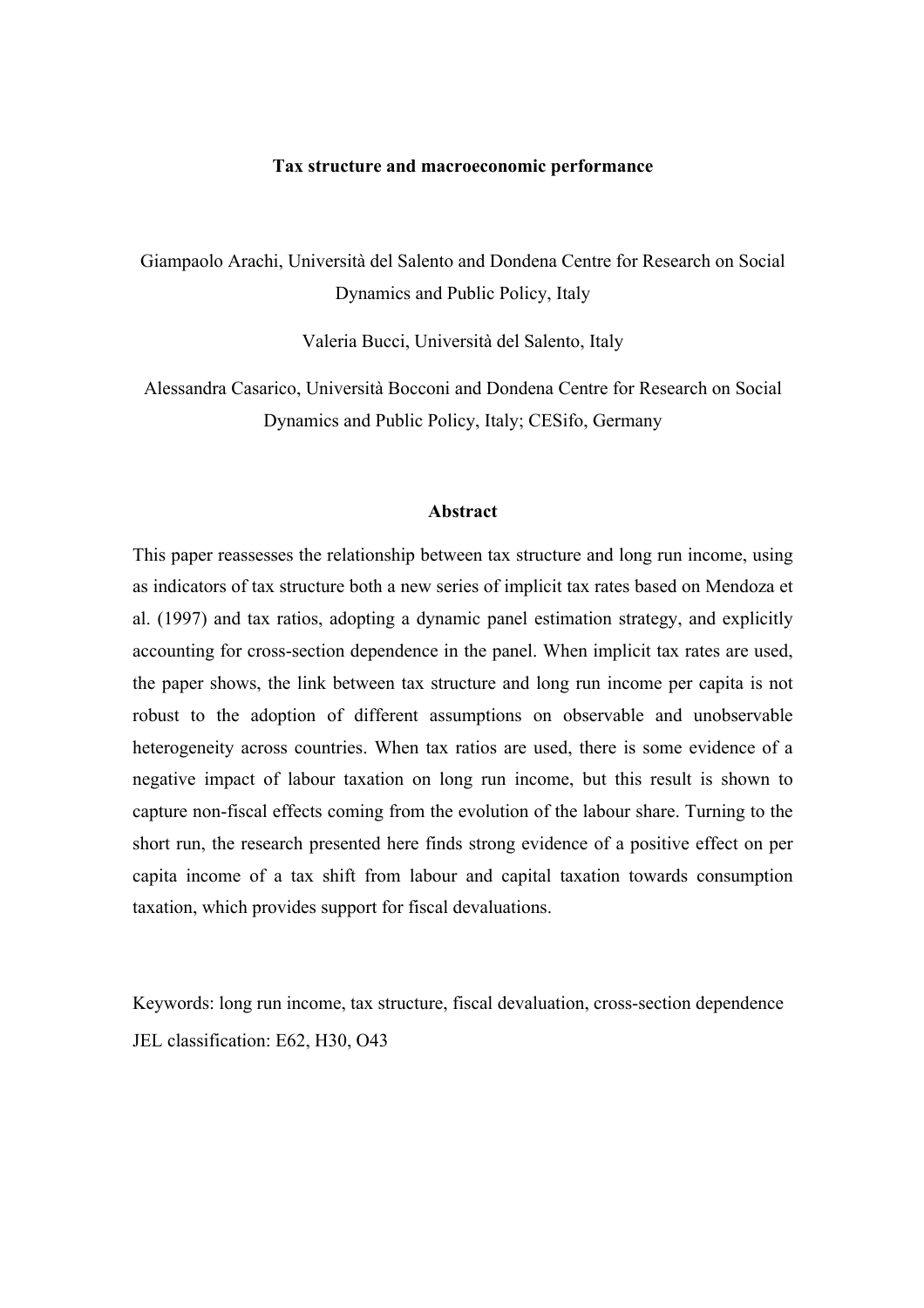# **1. Introduction**

The goal of this paper is to reassess the relationship between tax structure and growth in a sample of OECD countries from 1965 to 2011, using as indicators of tax structure both a new series of implicit tax rates based on the methodology developed by Mendoza et al. (1997) and tax ratios.

The academic and policy debate on how taxes and their structure affect economic performance is a long-standing one. The global downturn brought about by the 2008 financial crisis renewed interest in a specific issue, namely, the link between a tax system and growth. Specifically, Arnold et al. (2011b) have recently argued that there is strong empirical evidence of a "tax and growth ranking", with recurrent taxes on immovable property being the least harmful (or most beneficial) in terms of their effect on long run GDP per capita, followed by consumption taxes (and other property taxes), personal income taxes, and corporate income taxes.

These findings had a significant impact on the recent policy debate in Europe on the desirability of carrying out a tax shift from labour income taxation, and especially from social security contributions, to broad-based, general consumption taxes, specifically VAT (for a survey see D'Antoni and Zanardi 2011). The OECD has recently issued many recommendations on the opportunity to introduce growth-oriented tax reforms, e.g., OECD 2008 and 2010, and a tax shift towards consumption is part of the reform package. A similar prescription is proposed by the European Commission (European Commission 2013).

Previous literature does not deliver clear-cut results on the effects of taxes on macroeconomic performance. Mendoza et al. (1997) argue that both theory and empirical evidence corroborate the so-called "Harberger's conjecture": changes in tax policy may affect investment rates and improve welfare through efficiency gains, but do not affect growth. They analyse an OECD country panel of 5-year averaged data and find modest effects of capital and labour income taxes on investment, and negligible effects on GDP growth. Kneller et al. (1999) and Bleaney et al. (2001), though, find that distortionary taxes have a negative and significant impact on growth, whereas non-distortionary taxes do not.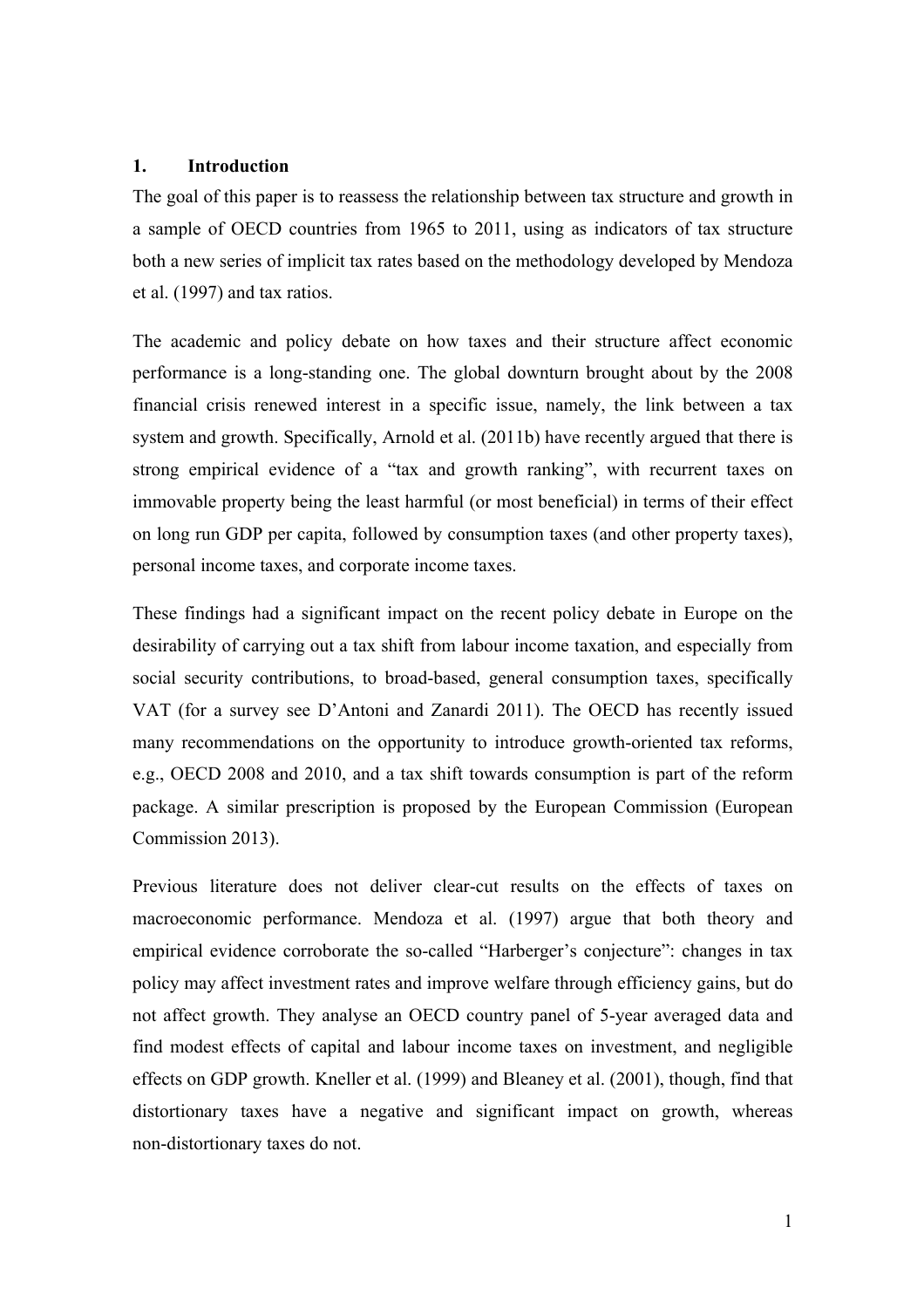Comparisons across different results in the literature and their reconciliation are quite difficult as different studies are based on different proxies for the relevant tax rates and adopt diverse empirical strategies.

With respect to tax rates, most of the literature relies on aggregate measures of the average tax burden, such as the ratio between tax revenue and GDP (Kneller et al. 1999; Bleaney et al. 2001) or the share of one type of tax in total revenue (Arnold et al. 2011b; Xing 2012). Authors distinguish between personal, corporate, consumption, and property taxes and use their share over total tax revenues as indicators of tax structure.<sup>1</sup> Mendoza et al. 1997 propose an alternative methodology. Following Mendoza et al. 1994, they calculate macro-level effective tax rates (also called "implicit tax rates" by European Commission 2013. See also Martinez-Mongay 2000 and Carey and Tchilinguirian 2000) by taking the ratio between the revenue derived from a particular type of tax and its potential tax base, the latter estimated from national accounts. The advantage of this approach is two-fold. First, effective (or implicit) tax rates can be immediately interpreted as they represent the wedge distorting optimizing behaviour in a representative agent setting. The implicit tax rate on consumption measures the percentage difference between post-tax consumer prices and pre-tax prices at which firms supply consumer goods, whereas the implicit tax rate on labour and on capital corresponds to the percentage difference between post and pre-tax income. Second, compared to tax ratios, they are less directly affected in the long run by the development of factor shares. This can be illustrated by means of a simple decomposition: the share of tax on factor *i* in total revenue (i.e., the *i* tax ratio) is equal to the implicit tax rate on *i*, multiplied by the share of factor *i'*s compensation on GDP, multiplied by GDP over total revenue. Thus, given the total tax burden on GDP and the implicit tax rate on *i*, the *i* tax ratio is correlated to the evolution of factor *i*'s share.

Because both implicit tax rates and tax ratios can be (and have been) used to describe tax structure, we conduct the analysis using both indicators. If we use the former, and

 $1$  Some studies (Gemmell et al. 2013; Sonedda 2009) also suggest the need to distinguish between average and marginal tax rates and between micro-based tax rates (e.g., statutory or effective tax rates at the individual level) and macro-based tax rates.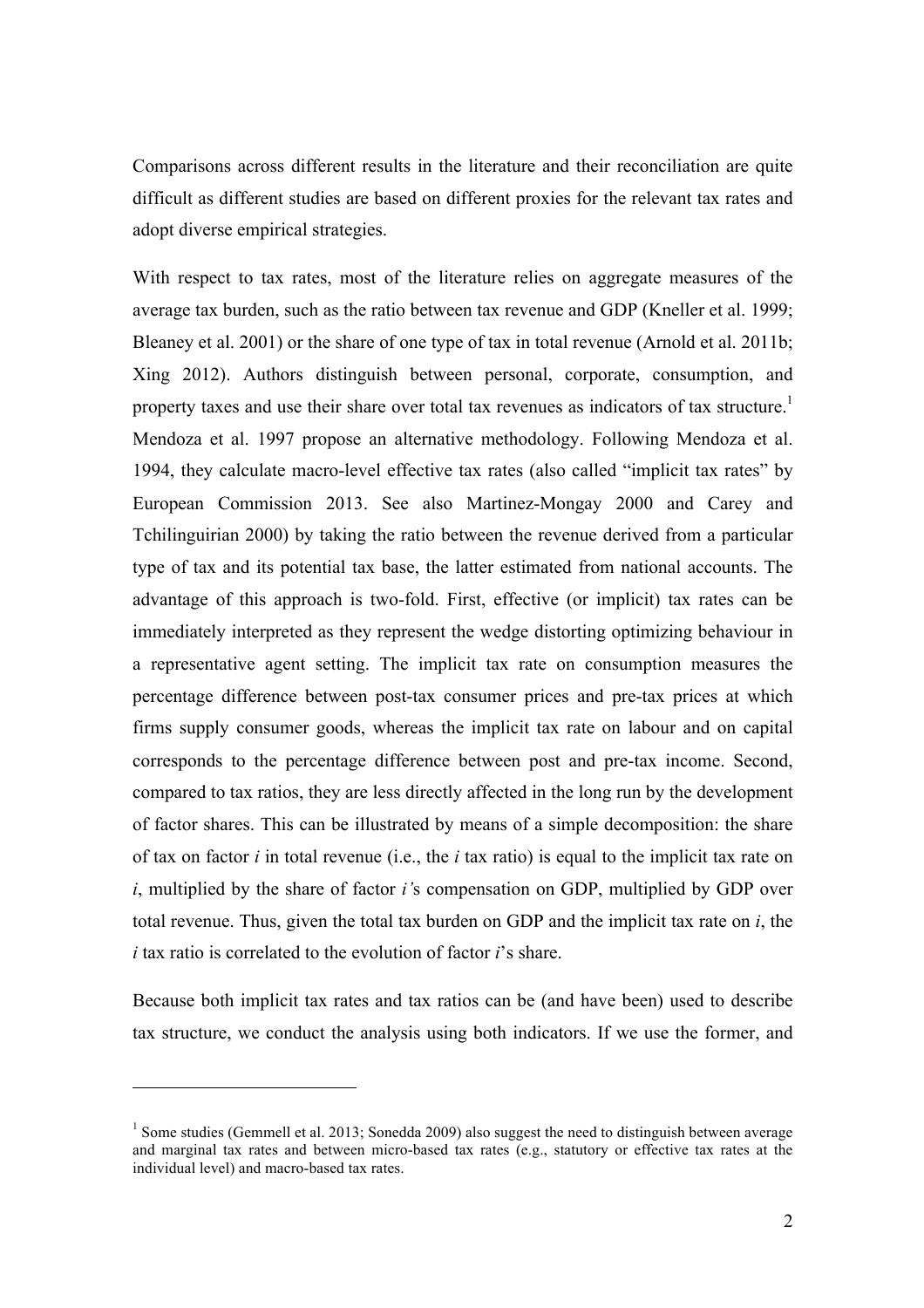for a given total tax-to-GDP ratio, we would say that taxation is uniform when average (effective) tax rates on capital, labour, and consumption are the same, as in a Ramsey-type set up. If we adopt the latter, uniform taxation would be defined by equal revenue shares across capital, labour, and consumption.

The differences in the empirical strategies are instead motivated by the adoption of diverse approaches to distinguishing between long run and transitory effects of taxes on GDP. As noted by Arnold et al. (2011b), it is possible that tax changes that encourage innovation and entrepreneurship have a persistent long run impact on income, whereas tax changes that affect investment can have effects that fade out in the long run. The same applies to tax changes affecting labour supply. Early literature (Mendoza et al. 1997; Kneller et al. 1999) tries to extract long run information from annual data by taking averages over a five-year period so as to wash out cyclical fluctuations, and it only estimates current-period effects in a static panel. Bleaney et al. (2001) argue that this approach is inadequate, as they find evidence that fiscal variables in a five-year period have a significant effect in the subsequent five-year period. More recently, Arnold et al. (2011b) rely on an error correction representation that makes full use of the available time-series information and provides estimates of both long run and short run parameters without the need for long lag structures. Xing (2012) shows that the results of the relationship between tax structure and growth are highly sensitive to the method used for estimating the error correction model. She finds evidence that the homogeneity restriction imposed by the PMG estimator is invalid for some of the long run coefficients, and shows that the tax ranking established by Arnold et al. (2011b) cannot be detected in the data, once such a restriction is removed.

A further weakness of the existing literature is that the empirical approach assumes cross-section independence in the panel, i.e., that regression residuals show no systematic patterns of correlation across countries. Such a correlation would arise if there are shocks that affect all countries (albeit to a different extent) and if one observes more localized spillover effects between neighbouring countries. It is well known (Phillips and Sul 2003; Andrews 2005; Pesaran 2006; Bai 2009; Pesaran and Tosetti 2011) that if one does not control for cross-section dependence, estimates based on macro-level cross-country panel data may be biased. This concern is particularly salient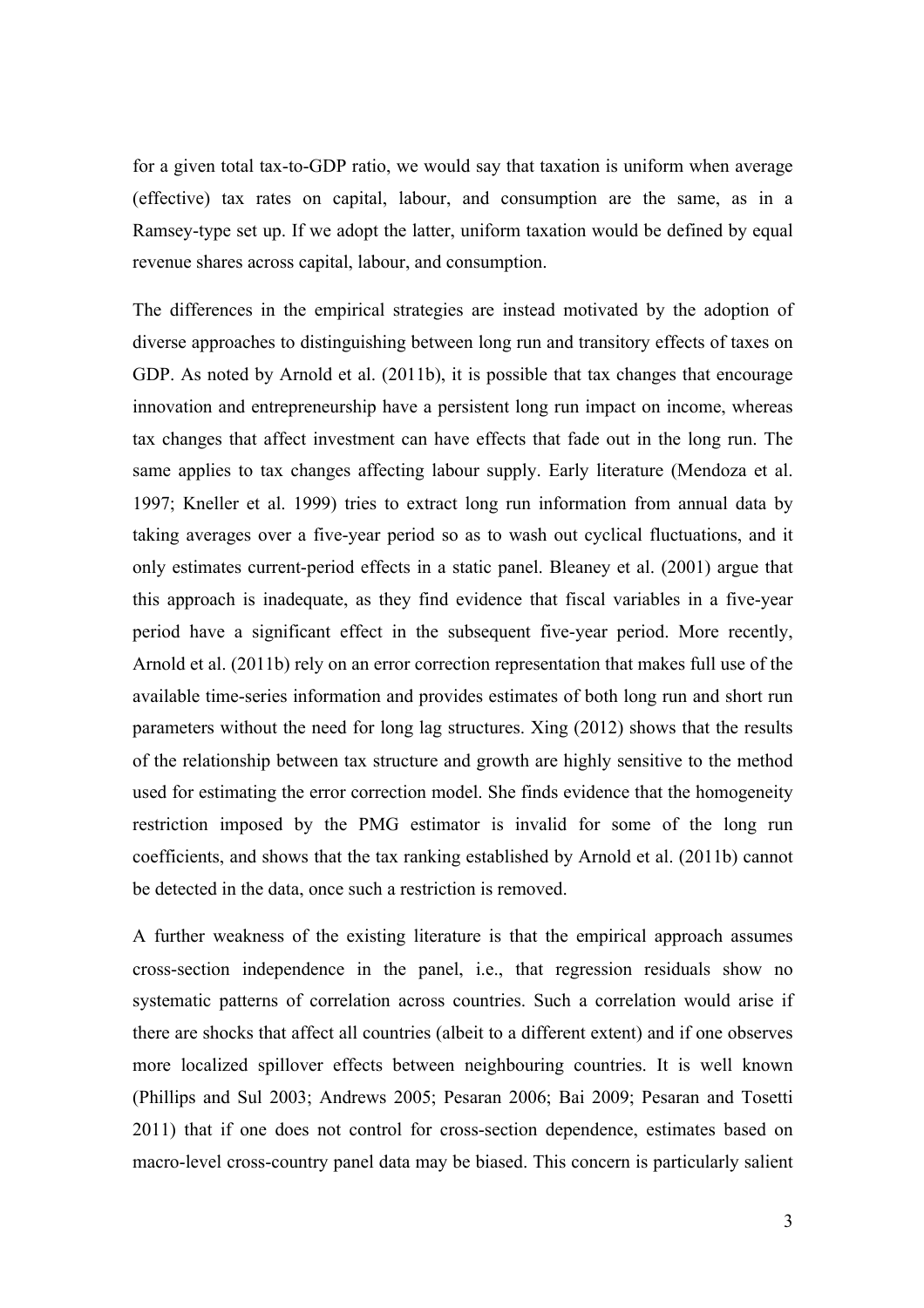in our setting. In the period from 1965 to 2011, on which we focus here, countries considered in our sample were hit by several common economic shocks (e.g., the oil crisis in the 1970s and the recent financial crisis); they experienced waves of reforms affecting their economic environment (e.g., a switch from fixed to flexible exchange rates or vice versa, participation in a free trade area) and their institutional and regulatory framework (e.g., changes in the relationship between the government and the central bank, changes in antitrust policies, and regulation of the labour market). Further, there were fundamental innovations in tax policies (e.g., the introduction of VAT in Europe and the diffusion of tax withholding). Local spillovers related to tax strategies are also pervasive, as emphasized by the tax competition literature.

Starting from an error correction model of the type introduced by Arnold et al. (2011b), we test the robustness of the "tax and growth ranking"—using both implicit tax rates and tax ratios as indicators of tax structure—under different assumptions regarding the heterogeneity in the long run tax-growth nexus across countries and the heterogeneity in the response to unobservable global shocks, or local spillovers. Following Eberhardt and Presbitero (2013), we adopt standard linear regression models, albeit of a fashion that accounts for both observed and unobserved heterogeneity. Specifically, we account for the presence of unobserved heterogeneity by using the Pesaran (2006) common correlated effects (CCE) estimator, adjusted to the dynamic setup following the suggestions by Chudik and Pesaran (2013). We thus contribute to the existing literature in three respects: first, we analyze tax structure by classifying taxes according to the margin they affect rather than the formal definition of their bases and categories of taxpayers; second, we complement the analysis based on tax ratios with the one based on implicit tax rates; third, our estimation strategy does not rely on the long run homogeneity assumption and it addresses the issue of cross-section dependence.

When we use implicit tax rates as indicators of tax structure, we find evidence of a positive effect of a revenue-neutral shift towards consumption taxation only by imposing the restriction that the long run coefficients are homogeneous across countries and by neglecting the distorting impact of cross-section dependence in the form of unobserved global shocks and local spillover effects. Once observed and unobserved heterogeneity are properly accounted for, we cannot detect any significant effect of the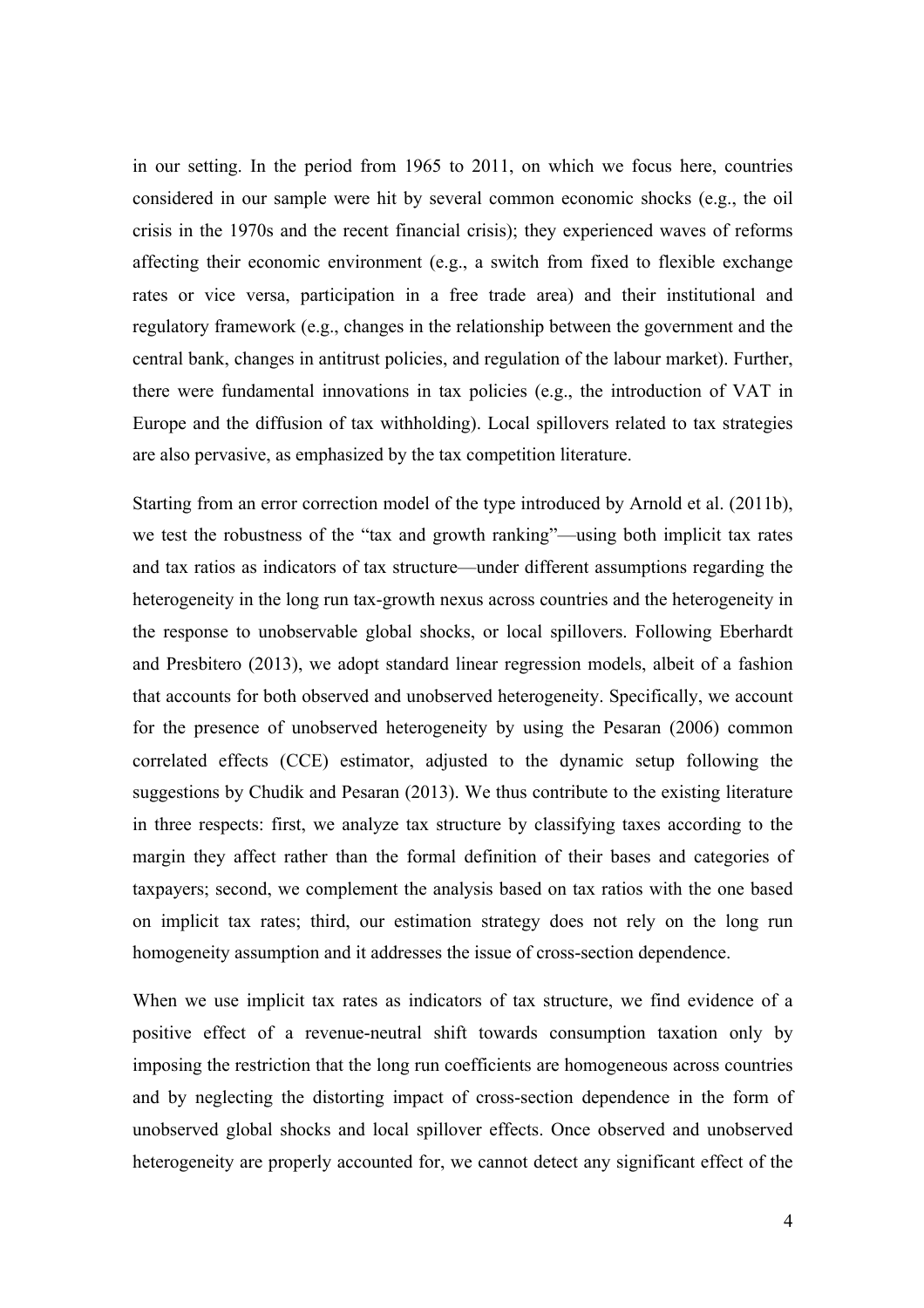tax structure on long run income. There is, though, strong evidence of a positive short run effect on income from a tax shift from labour and capital towards consumption. When we use tax ratios rather than implicit tax rates as indicators of tax structure, we find that the labour tax ratio negatively affects long run output. However, this result seems to be driven by changes in the wage share of GDP, rather than by changes in the labour tax wedge.

The next section describes the model specification, Section 3 presents the data and discusses regression results, and Section 4 provides some concluding remarks.

# **2. Empirical model specification**

Following recent literature (Arnold et al. 2011b; Xing 2012; Eberhardt and Presbitero 2013), the empirical analysis is performed by estimating an Error Correction Model (ECM) specified as:

$$
\Delta \ln y_{it} = -\varphi_i \left( \ln y_{it-1} - \sum_j \beta_i^j X_{it}^j - \sum_m \beta_i^m T_{it}^m \right) + \sum_j b_i^j \Delta X_{it}^j + \sum_m b_i^m \Delta T_{it}^m + \gamma_i z_t + \delta_i + \varepsilon_{it} \tag{1}
$$

where  $\ln y_i$  is the log of GDP per capita in country *i* and at time *t* calculated as the ratio between GDP at constant prices and constant PPPs (in millions of US dollars) and the size of the working-age population (in thousands). The vector of non-fiscal variables,  $X_{ii}^j$ , includes physical capital investment, human capital, and population growth. In particular, physical capital investment is the total gross fixed capital formation as a percentage of GDP; human capital is measured by the average years of schooling of the working-age population; population growth is the annual growth rate of the workingage population. The vector of fiscal variables  $T_{it}^{m}$  includes total revenue over GDP and the implicit tax rates as proxies of tax wedges on consumption, labour, and capital or, alternatively, tax revenues from consumption, labour, and capital, respectively, over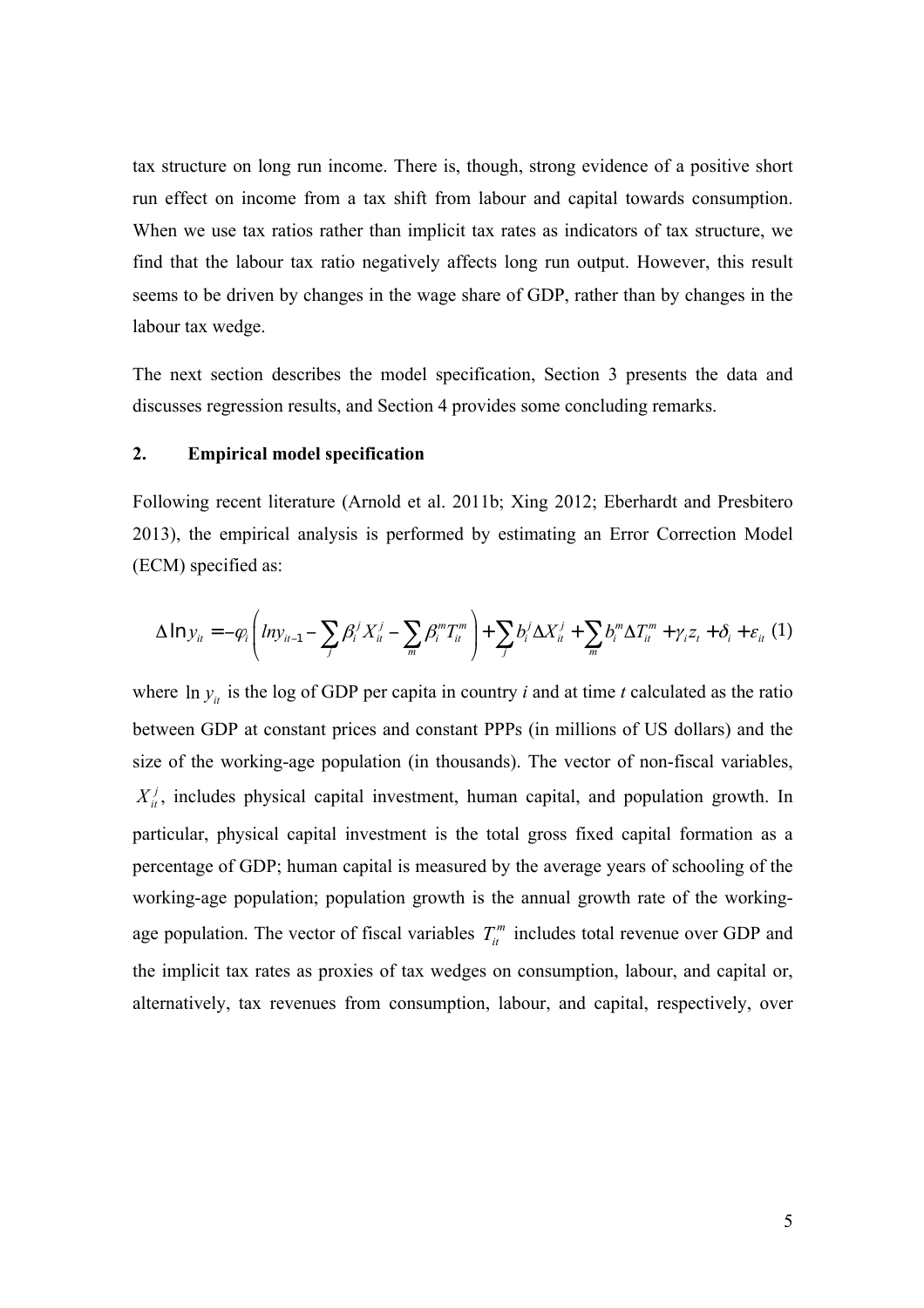total tax revenues (i.e., tax ratios). The variable  $z_t$  represents a country-specific time effect,  $\delta_i$  is a country-specific intercept, and  $\varepsilon_{it}$  is the error term.<sup>2</sup>

The parameters  $\frac{f_i}{f_i}$  and  $\frac{f_i^m}{f_i}$  in equation (1) represent the long run equilibrium relationship between the log of GDP per capita and the vectors of non-fiscal and fiscal variables, respectively, whereas the parameters  $b_i^j$  and  $b_i^m$  capture the short run relationships of the log of GDP per capita with non-fiscal and fiscal variables. The parameter  $\ell_i$  indicates the speed of convergence of the economy to its long run equilibrium. The term in round brackets represents the candidate cointegrating relationship we seek to identify in our panel time series approach. By relaxing the "common factor restriction" implicit in the nonlinear relationship between parameters in equation (1), the model can be reparameterized as follows:

$$
\Delta \ln y_{it} = \pi_i^c \ln y_{it-1} + \sum_j \pi_i^j X_{it}^j + \sum_m \pi_i^m T_{it}^m + \sum_j b_i^j \Delta X_{it}^j + \sum_m b_i^m \Delta T_{it}^m + \gamma_i z_t + \delta_i + \varepsilon_{it} \tag{2}
$$

Long run parameters can be calculated from the coefficients on the terms in levels,  $\frac{1}{n}$ 

and 
$$
I_i^m
$$
, since  $\beta_i^j = \# \frac{I_i^j}{I_i^c}$  and  $\beta_i^m = \# \frac{I_i^m}{I_i^c}$ 

 $\overline{a}$ 

The coefficient  $\pi_i^c = -\varphi_i$  measures the speed at which the economy returns to the long run equilibrium. As highlighted by Eberhardt and Presbitero (2013), inference on this parameter will provide insights into the presence of a long run equilibrium relationship: if  $f_i^c = 0$  ( $f_i = 0$ ), there is no cointegration and the model reduces to a regression with variables in first differences. If  $\pi_i^c \neq 0$  ( $\varphi_i \neq 0$ ) variables in round brackets in equation

 $<sup>2</sup>$  In both exogenous and endogenous growth models, taxes may affect the long run GDP level through</sup> two different channels: by affecting productivity and by altering factors' accumulation. As shown in Arnold et al. (2011a), the empirical specification in (1) is compatible with both exogenous and endogenous growth models. However, the presence of standard factors of production (labour, physical and human capital) among the controls implies that the estimated coefficients of the fiscal variables would only capture the impact of the tax structure through the first channel (i.e., factor productivity). As a consequence, the analysis may over- or underestimate the effect of tax structure on the long run GDP level. This limitation is shared by most of the existing literature. An analysis of the effect of changes in tax structure on long run GDP via the investment in physical and human capital is beyond the scope of this paper and is left for future research.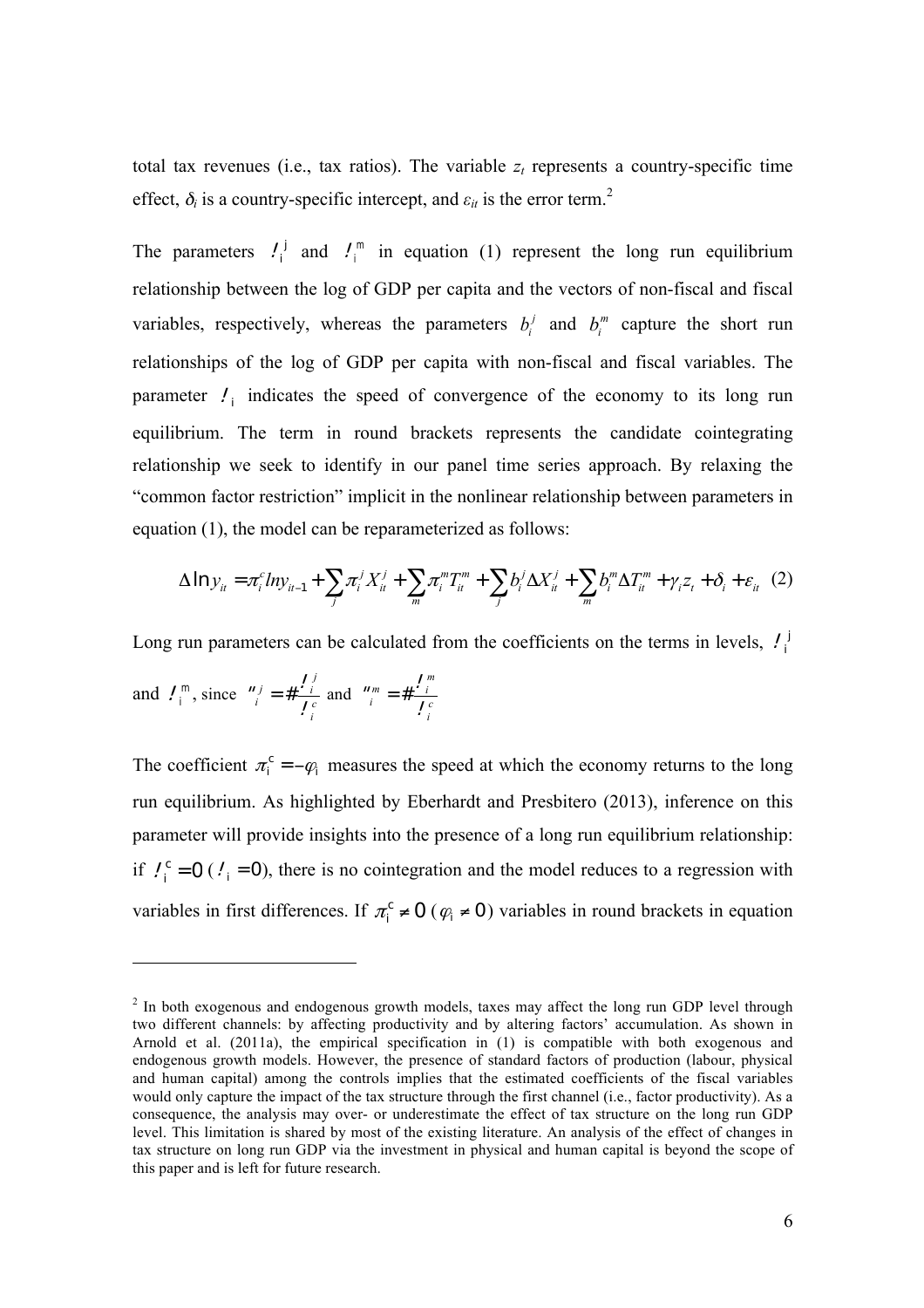(1) are cointegrated and, after a shock, the economy returns to the long run equilibrium path.

In order to control for unobservables as well as for omitted elements of the cointegration relationship, we follow the Common Correlated Effects (CCE) approach suggested by Pesaran (2006) and include in the regression cross-section averages of all variables in the model:

$$
\Delta l n y_{it} = \pi_i^c l n y_{it-1} + \sum_j \pi_i^j X_{it}^j + \sum_m \pi_i^m T_{it}^m + \sum_j b_i^j \Delta X_{it}^j + \sum_m b_i^m \Delta T_{it}^m +
$$
  

$$
\sigma_i^c \overline{l n y}_{t-1} + \sum_j \sigma_i^j \overline{X}_i^j + \sum_m \sigma_i^m \overline{T}_i^m + s_i \overline{\Delta l n y}_t + \sum_j s_i^j \overline{\Delta X}_i^j + \sum_m s_i^m \overline{\Delta T}_i^m + \gamma_i z_t + \delta_i + \varepsilon_{it}
$$
<sup>(3)</sup>

This specification allows each country to have its own slope coefficients both on the observed explanatory variables and on the unobserved common factors. This formulation can also be regarded as a way of introducing flexible trends.

The CCE method has been shown to be robust to different types of cross-section dependence of errors, possible unit roots in explanatory variables, and slope heterogeneity (Kapetanios et al. 2011; Pesaran and Tosetti 2011; Chudik et al. 2011). However, the CCE approach may be invalid when the panel includes a lagged dependent variable and/or weakly exogenous variables as regressors, as is the case in our model. Chudik and Pesaran (2013) show that the CCE approach continues to be valid if a sufficient number of lags of cross-section averages, as well as cross-section averages of one or more additional covariates, are included in equation (3). We therefore also run regressions to correct the CCE approach, according to the indications of Chudik and Pesaran (2013).

The analysis focuses on tax structure as measured both by implicit tax rates and by tax ratios, and aims at evaluating the impact of revenue-neutral tax policy changes on the long run level of GDP. For this reason, following Arnold et al. (2011b) and Xing (2012), we control for the overall tax burden and always omit one or more tax indicators in each regression. The omitted tax structure indicators are assumed to adjust to compensate for changes in revenue brought about by changes in the other tax structure indicators that are included in the regression.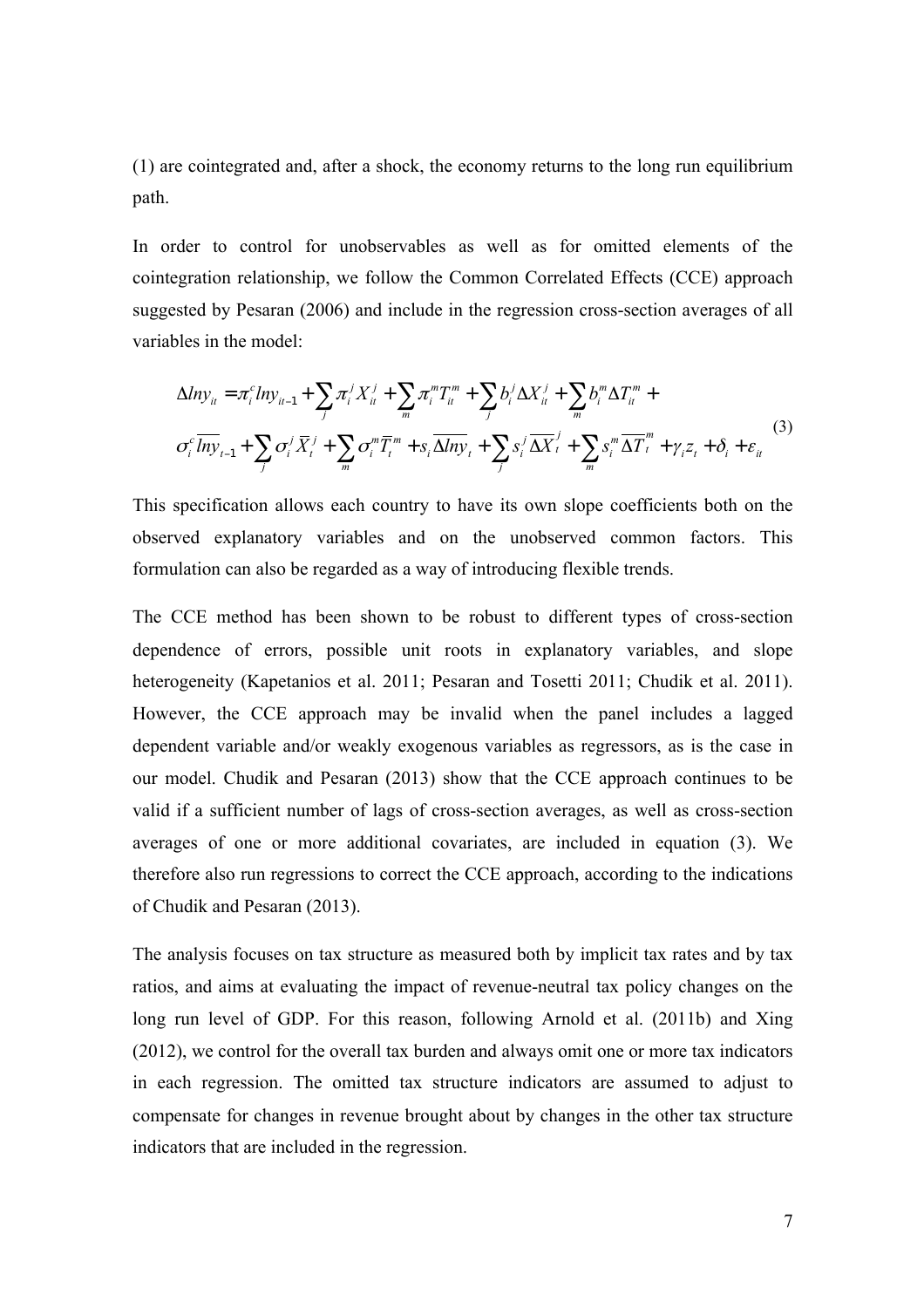## **3. Data and results**

### **3.1 Data**

 $\overline{a}$ 

We combine different data sources to obtain an unbalanced panel data set that includes 15 OECD countries<sup>3</sup> over the period from 1965 to 2011. The growth regression considers GDP as a function of several non-fiscal determinants suggested by the literature (investment into physical capital, human capital, working-age population growth) and a set of fiscal variables. Specifically, non-fiscal data come from OECD National Accounts, OECD Factbook (Economic, Environmental and Social Statistics), OECD Statistical Population, OECD Education at a Glance, and Arnold et al. (2011a).

The implicit tax rate on consumption  $(ITR_2)$  is computed as the sum of revenues from consumption taxes on goods and services divided by the sum of private and government consumption. The implicit tax rate on capital  $(ITR<sub>i</sub>)$  includes corporate profit taxes, taxes on household capital income, and various property taxes. The implicit tax rate on labour (*ITR*) is computed as the sum of taxes on labour income, revenues from social security contributions, and revenues from payroll taxes divided by labour income. Data on potential tax bases are taken from OECD National Accounts and OECD Labour Force Statistics, whereas revenue data are from OECD Revenue Statistics.

The implicit tax rates are calculated using the methodology proposed by Mendoza et al. (1997) as amended by Carey and Tchilinguirian (2000), which allows for overcoming some of the shortcomings of standard calculation of implicit tax rates (e.g., European Commission 2012). In particular, the assumption that all income from self-employment is capital income is dropped in favour of assuming that the self-employed earn both labour and capital income. This adjustment is relevant when comparing countries with significant differences in the share of the self-employed in total employment or when this share changes over time. Furthermore, government consumption is added to the tax base of consumption taxes. This allows us to compare countries with different

<sup>&</sup>lt;sup>3</sup> The 15 countries are: Australia, Austria, Belgium, Canada, Finland, France, Greece, Italy, Japan, Netherlands, Norway, Spain, Sweden, United Kingdom and United States.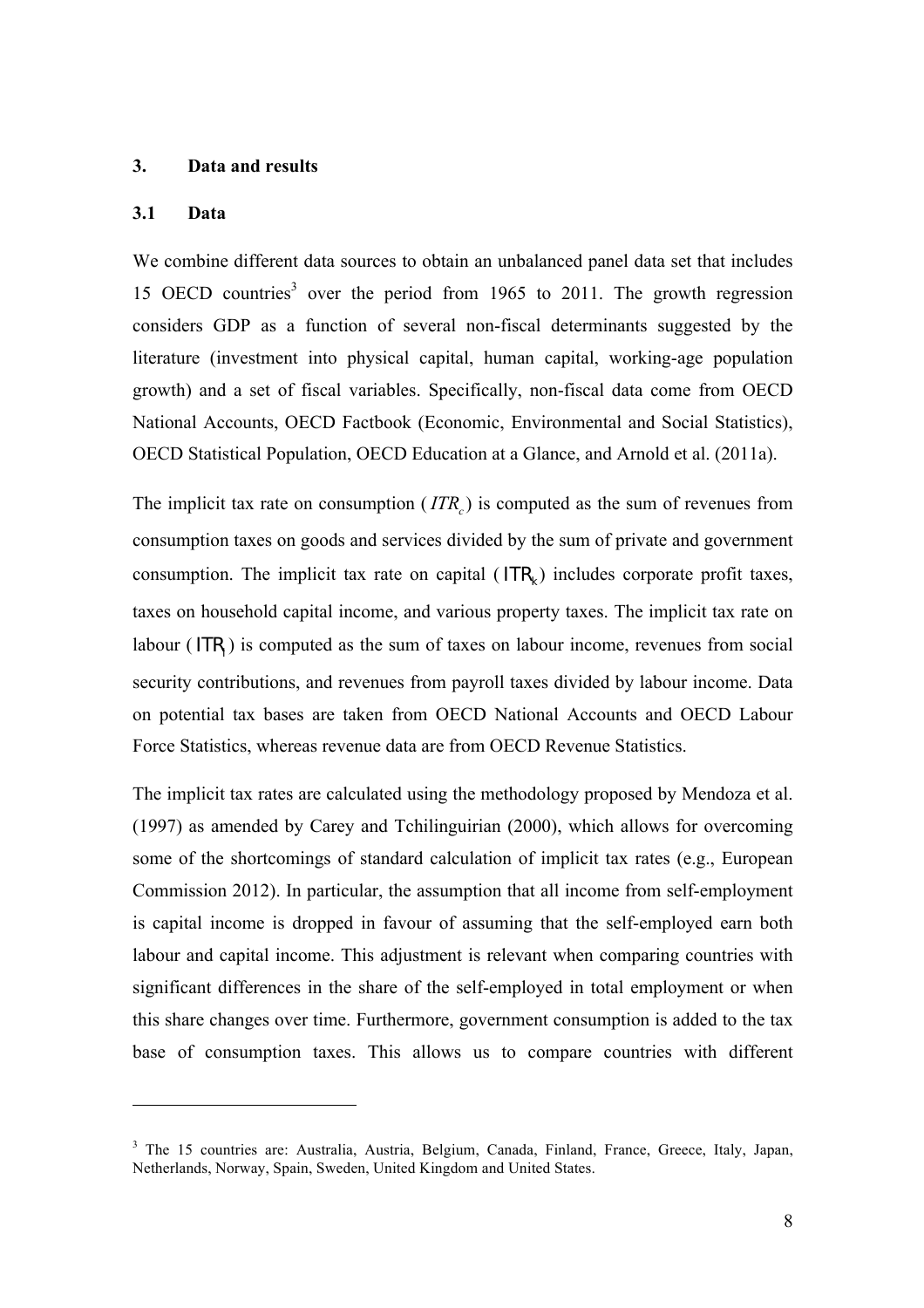dimensions of the public sector. In the computation of  $ITR<sub>k</sub>$  and  $ITR<sub>l</sub>$ , we take into account that in most countries<sup>4</sup> employees' social security contributions are deductible from taxable income. We also make some specific adjustments to account for some peculiar taxes that the OECD classifies in the residual category of "Other taxes", such as *Irap* in Italy. The resulting implicit tax rates and the method used to compute them are described in Appendix A.

Tax ratios  $TR_{\alpha}$ ,  $TR_{\mu}$ , and  $TR_{\mu}$  are obtained by dividing tax revenues on consumption, capital, and labour, respectively, by total tax revenues. Revenues for each factor are the same as those used to compute the numerator of implicit tax rates.

In order to perform some robustness checks, we include in the empirical model two additional variables: a proxy of trade-openness, computed as the sum of exports and imports as a share of GDP, and a proxy of public expenditure, computed as the ratio of general government final consumption and GDP, taken from OECD International Trade (MEI) and OECD Revenue Statistics.

Appendix B reports descriptive statistics of all variables and graphs describing the evolution of implicit tax rates and of tax ratios. The implicit tax rate on capital displays a more evident short run dynamic, with some sharp spikes. As we detail in Appendix A, the calculation of the implicit tax rate on capital features in the denominator the net operating surplus as a measure of the base on which capital taxes are raised, and in the numerator it includes taxes on property, on income, on profits, and on capital gains of corporations. The main reason for the volatility of the implicit tax rate on capital is the mismatch between the net operating surplus, in the denominator, and the base of all taxes recorded in the numerator. For example, property taxes are often levied on presumed rents rather than on actual rents or capital value, whereas the corporate tax base differs from net operating surplus, because losses are usually carried forward. As a result, property and corporate tax base do not immediately react to a reduction in net operating surplus. This explains why we observe large jumps in the  $ITR<sub>k</sub>$  during

<sup>&</sup>lt;sup>4</sup> The countries that do not allow social security contributions to be deducted are Australia, Canada, the United Kingdom, and the United States.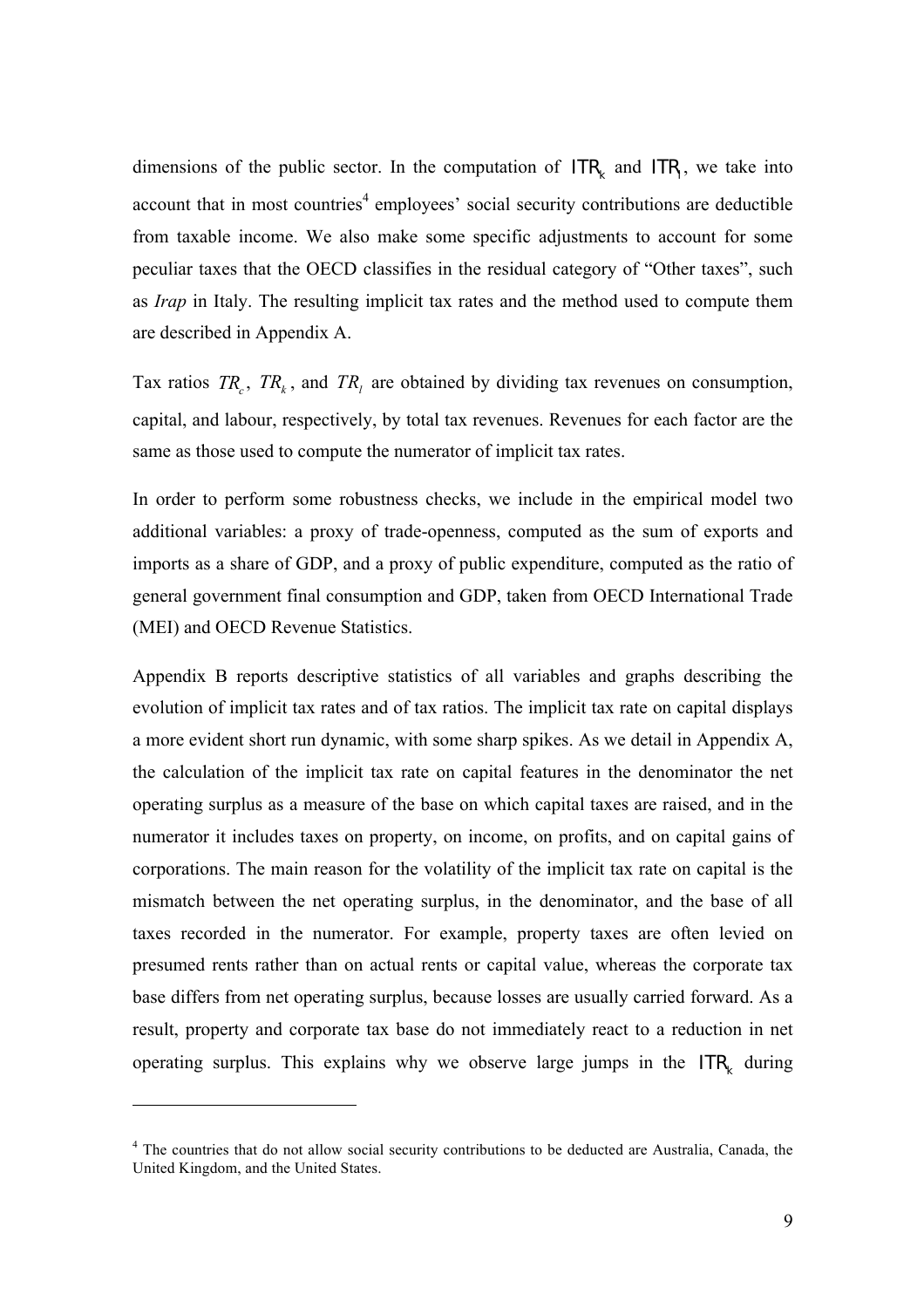recessions (as those that hit many European countries in the early 1990s) and why in some cases (e.g., Finland during the 1991 financial crisis) the  $ITR<sub>k</sub>$  rises above 1. Another source of discrepancy in movements of the numerator and the denominator of  $ITR<sub>k</sub>$  stems from capital gains, which are not included in the net operating surplus in national accounts because they are not related to the production process. During periods of booming asset prices, like the years preceding the 2008 financial crisis, capital gains foster revenue coming from property and corporate taxes, without affecting the net operating surplus, thus increasing the  $ITR<sub>k</sub>$ . The short term dynamics included in the estimation procedure are meant to capture precisely these kinds of cyclical fluctuations and to avoid inference on the long run relationship between GDP and tax structure being affected by an endogeneity bias.

Before running our regressions, we perform a preliminary analysis and carry out a series of panel unit root tests and the Pesaran (2004) CD test for cross-sectional dependence. These tests indicate that the level variables series are integrated of order 1 and subject to considerable cross-section dependence.<sup>5</sup>

#### **3.2 Results**

In terms of methodology adopted, in order to compare our results with those in Arnold et al. 2011b, Gemmell et al. 2013, and Xing 2012, we first estimate equation (1) using the pooled mean group (PMG) estimator (Pesaran et al. 1999), which assumes homogeneous long run coefficients across countries (i.e.  $I_i^j = I_j^j$  and  $I_i^m = I_j^m$ ) but allows for heterogeneous speed of convergence and short run dynamics. Time effects are captured by country-specific time trends and a dummy variable for the economic crisis (it assumes value 1 for the years 2008 through 2011). We also include country fixed effects to control for unobserved time invariant heterogeneity. Table 1 summarizes the PMG estimates of the long run and short run coefficients and the estimated speed of convergence across countries under different model specifications. In column 1 we regress the log of GDP per capita on measures of physical and human

<sup>&</sup>lt;sup>5</sup> Results are available upon request.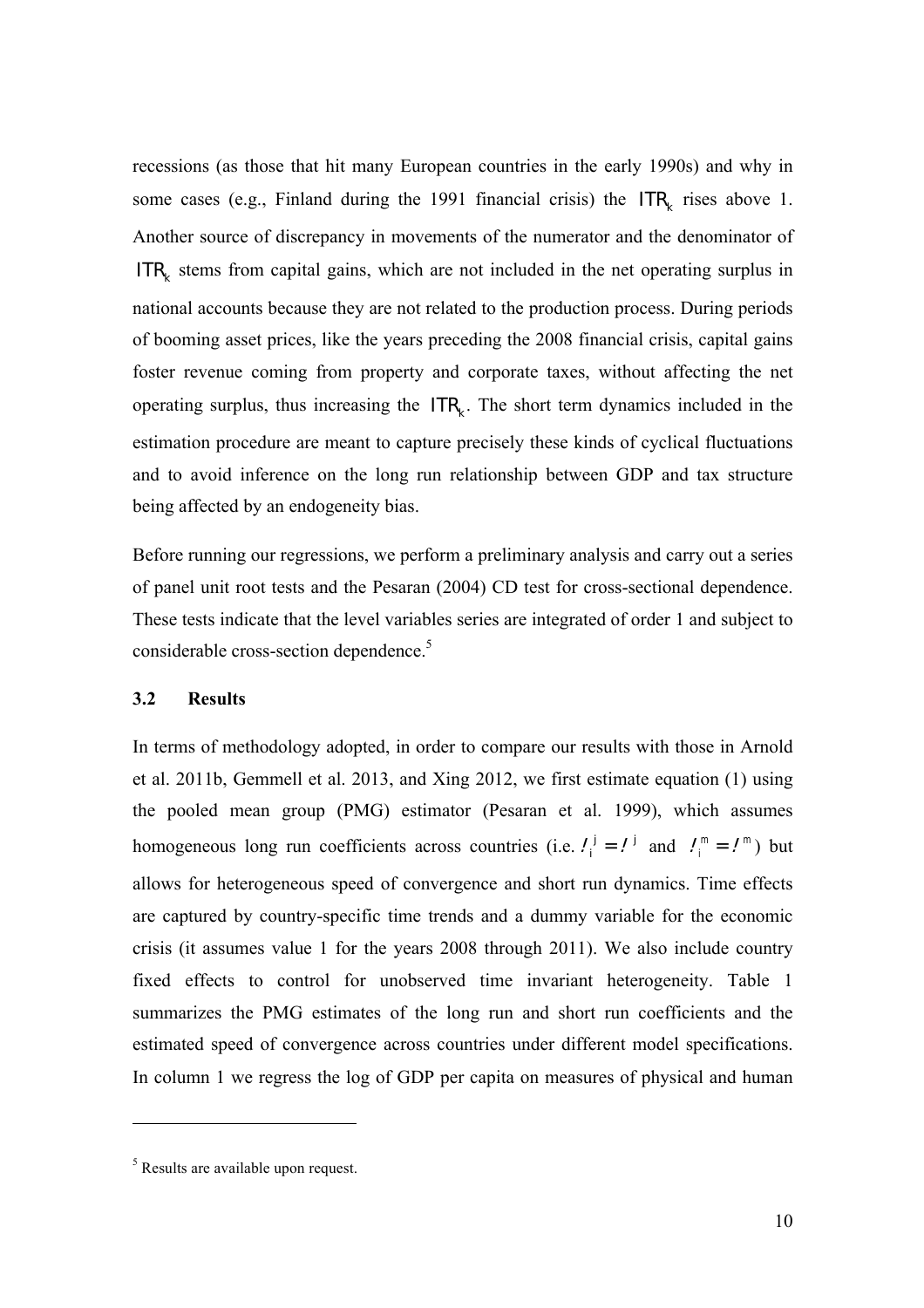capital and on population growth. In columns 2 through 7 we include fiscal variables. In columns 2 through 4 tax structure is measured by implicit tax rates; in columns 5 through 7 we adopt tax ratios. In each regression, we always control for total tax revenues over GDP in order to focus on revenue-neutral tax changes.<sup>6</sup> Relying more on revenues coming from a given tax instrument changes the amount to be raised via the other tax instruments: this outcome is achieved by always omitting from the regressions one tax structure indicator.<sup>7</sup> Column 2 (5) considers the effect of an increase in the tax wedge (tax ratio) on consumption and on labour, compensated by a change in the tax wedge (tax ratio) on capital. Column 3 (6) estimates the impact of an increase of implicit tax rates (tax ratios) on labour and on capital, compensated by a change in the implicit tax rate (tax ratio) on consumption, whereas column 4 (7) refers to an increase in the implicit tax rates (tax ratios) on consumption and on capital, compensated by a change in the labour tax wedge (tax ratio). $8$ 

The sign of the estimated long run coefficients of the non-fiscal control variables is consistent with the findings of previous literature. There is evidence of error correction as the convergence rate is highly statistically significant.

Overall, when we use implicit tax rates as indicators of tax structure, the PMG estimates in columns 2 through 4 seem to provide evidence that a revenue-neutral tax shift from labour and capital to consumption has a positive effect on the long run level of income

<sup>&</sup>lt;sup>6</sup> We include this control variable to avoid the bias that could result from a correlation between the tax mix and the overall tax burden. However, the value of the coefficient of this variable cannot be interpreted as an estimate of the effect of the overall tax burden on GDP for a given tax structure. Since we always omit from the regressions at least one tax structure indicator, the coefficient of tax revenues over GDP represents the impact on long run GDP of an increase in the overall tax burden achieved by a change in the omitted indicator(s). This implies that the sign and the significance of the estimated coefficient may vary across the different regressions we run to evaluate revenue-neutral tax changes. Furthermore, as highlighted by Arnold et al. (2011b), our regressions cannot provide an accurate estimate of this coefficient because we do not take into account how any additional tax revenue is spent.

<sup>&</sup>lt;sup>7</sup> When tax structure is measured by tax ratios, the increase in one tax ratio—given the share of total revenues in GDP—necessarily delivers a reduction in one or more of the others. When we measure tax structure by implicit tax rates, the increase in one of them—again, given the share of total revenues in GDP—causes a change in one or more of the others. The sign of the change is not known a priori as it depends on the elasticity of the tax base.

 $8\,$  Given the error-correction specification, it is important to check that the residuals from the long run equation are stationary to avoid spurious correlations. The errors of the regression equation have been tested for non-stationarity using panel unit root tests based on Im et al. (2003). Non-stationarity of the residuals was rejected at the 1% level. Results are available upon request.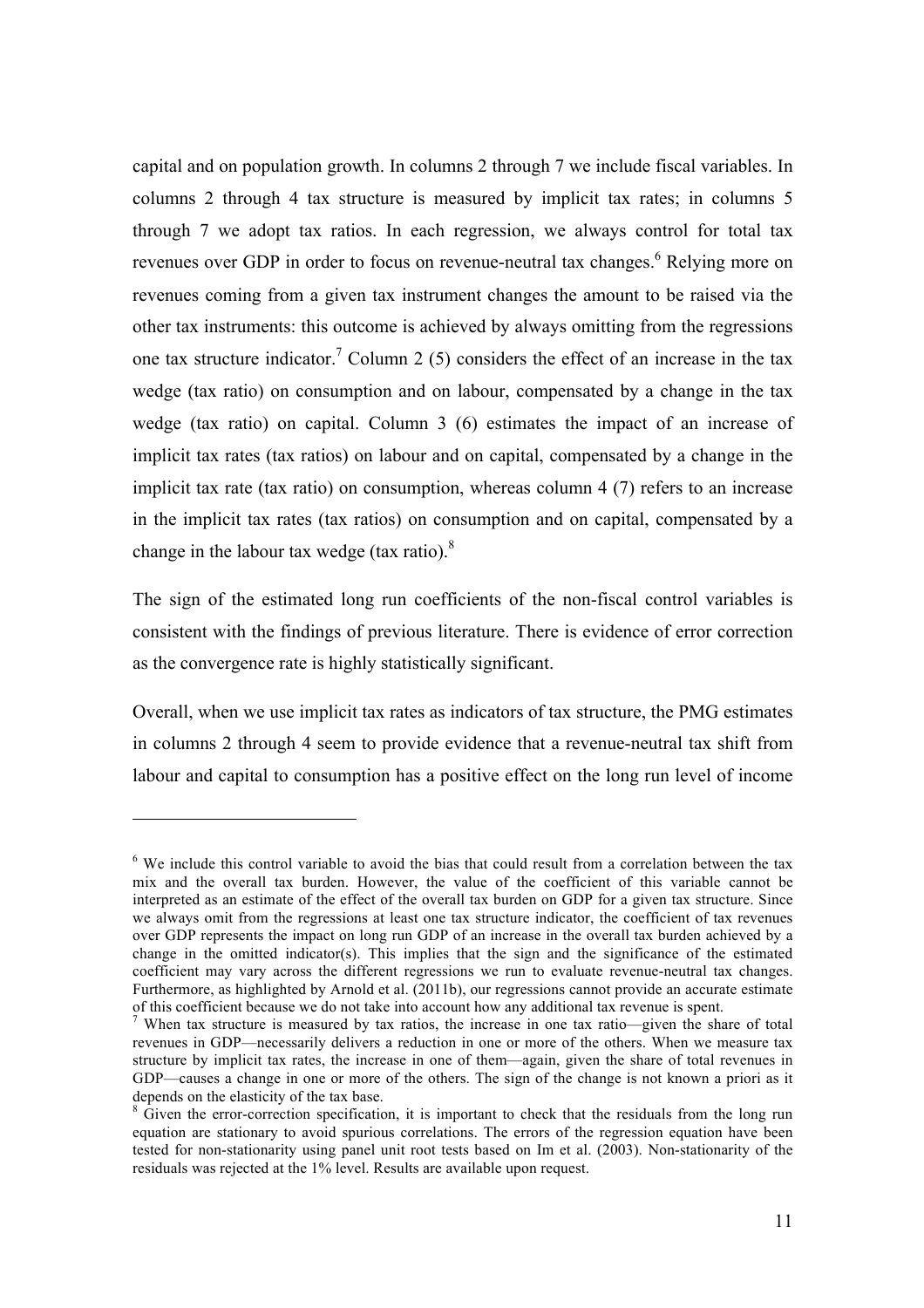per capita: the coefficient of the implicit tax rate on consumption is positive and statistically significant when the implicit tax on capital or on labour (columns 2 and 4, respectively) is changed to keep the total amount of revenues constant. The coefficient of the implicit tax rate on labour and on capital are both negative and statistically significant when these taxes are increased to compensate for a change in the implicit tax rate on consumption (column 3). In contrast, there is no clear evidence of a positive effect on long run income per capita of a tax shift from capital to labour or from labour to capital (the coefficients in columns 2 and 4 are both negative and not, or only mildly, significant). These results suggest that taxation on consumption is most favourable to growth, whereas capital and labour taxation cannot be ranked in terms of their effect on GDP.

The results partly change when we measure tax structure adopting tax ratios. The effect of taxes on consumption remains positive and highly significant in all regressions, as we highlighted for the implicit tax rate. However, we obtain a ranking as well for capital taxation and labour taxation, with the latter being the most harmful for growth.

Xing (2012) has shown that the homogeneity restriction imposed by the pooled mean group (PMG) estimator is invalid for some of the long run coefficients. It is well known that inference based on the PMG estimator may be unreliable in this instance. In Table 2 we compare PMG (columns 1 and 4) and mean group (MG) estimates (columns 2-3 and 4-5) for a specification in which we include only the tax structure measures that have the largest impact on GDP, namely, the implicit tax rate on consumption on the one side (columns 1-3) and consumption and labour tax ratios (columns 4-6) on the other. Differently from the PMG, the MG estimation yields country-specific long run tax coefficients that are then averaged across the panel. In columns 3 and 6 we also employ robust regression to weigh down outliers in the computation of the averages (see Eberhardt and Presbitero 2013). PMG and MG bring about very similar estimates for all long and short run coefficients, with the exception of the implicit tax rate on consumption and the consumption tax ratio, which are no longer significant in the MG estimation. The coefficient on the labour tax ratio remains negative and significant in the MG estimation as well.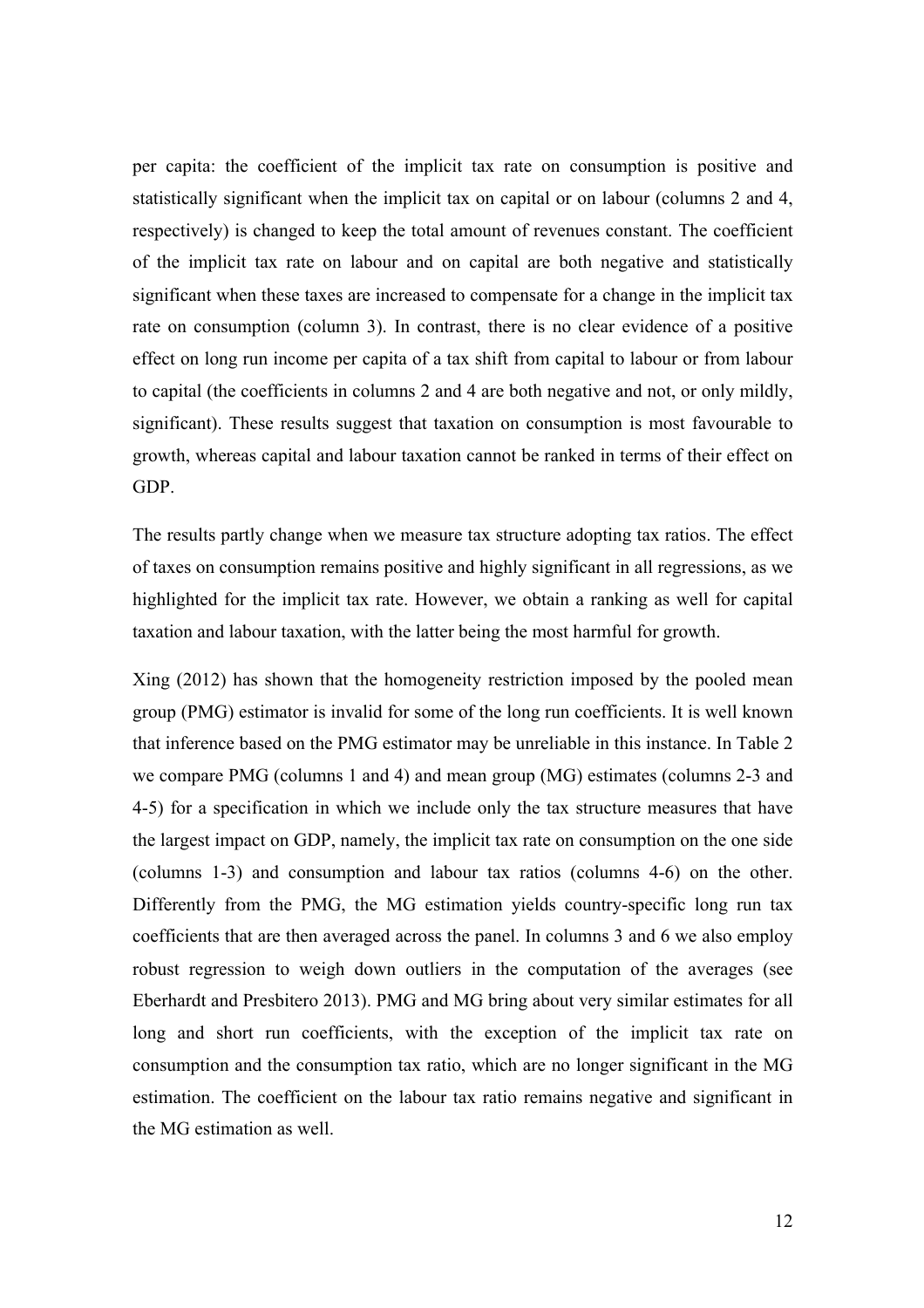We test the validity of the common long run coefficients restriction using both the Hausman test (Hausman 1978) and an alternative Wald test, as suggested by Xing (2012). We first look at implicit tax rates. The results, reported in Table 3, Panel A, and Table 4, Panel A, are somewhat mixed. The Hausman test that considers all five coefficients jointly does not reject the validity of the homogeneous coefficient hypothesis. However, the same test performed on each of the coefficients separately casts some doubt on the homogeneity restriction on the coefficient of the implicit tax rate on consumption, which is rejected at the 10% level. In contrast, the Wald test in Table 4, Panel A, does not reject the homogeneity restriction for any single coefficient, whereas it rejects the hypothesis of equal long run coefficients for all five variables jointly.

Using in the empirical model tax ratios rather than implicit tax rates does not significantly alter our conclusions (see Panel B of Table 3 and Table 4). The Hausman test that considers all five coefficients jointly, and the one that looks at each of them separately, do not reject the validity of the equal long run coefficient hypothesis. However, the Wald test rejects the homogeneity restriction for human capital and for all five variables jointly. Overall, these results suggest some caution in the interpretation of the coefficients of the PMG estimation.

In both PMG and MG models the CD statistic highlights the presence of residual cross-section dependence. To account for unobserved common factors we use the Pesaran (2006) CCE estimator and some of its variants.

Table 5, Panel A reports the results for the analysis that focuses on the implicit tax rate on consumption. In the first column we adopt the standard CCE estimator in the mean group version (CMG), employing robust regression in the computation of the coefficient averages. The CD statistic drops<sup>9</sup> significantly when we shift from the MG to the CMG estimation, confirming that the use of cross-section averages considerably reduces residual cross-section dependence. The CMG estimator confirms that the

 $9$  The CD test decreases from around 10 (columns 2 and 3 of Table 2) in the MG to -1.98 in the CMG model in Table 5, Panel A (column 1).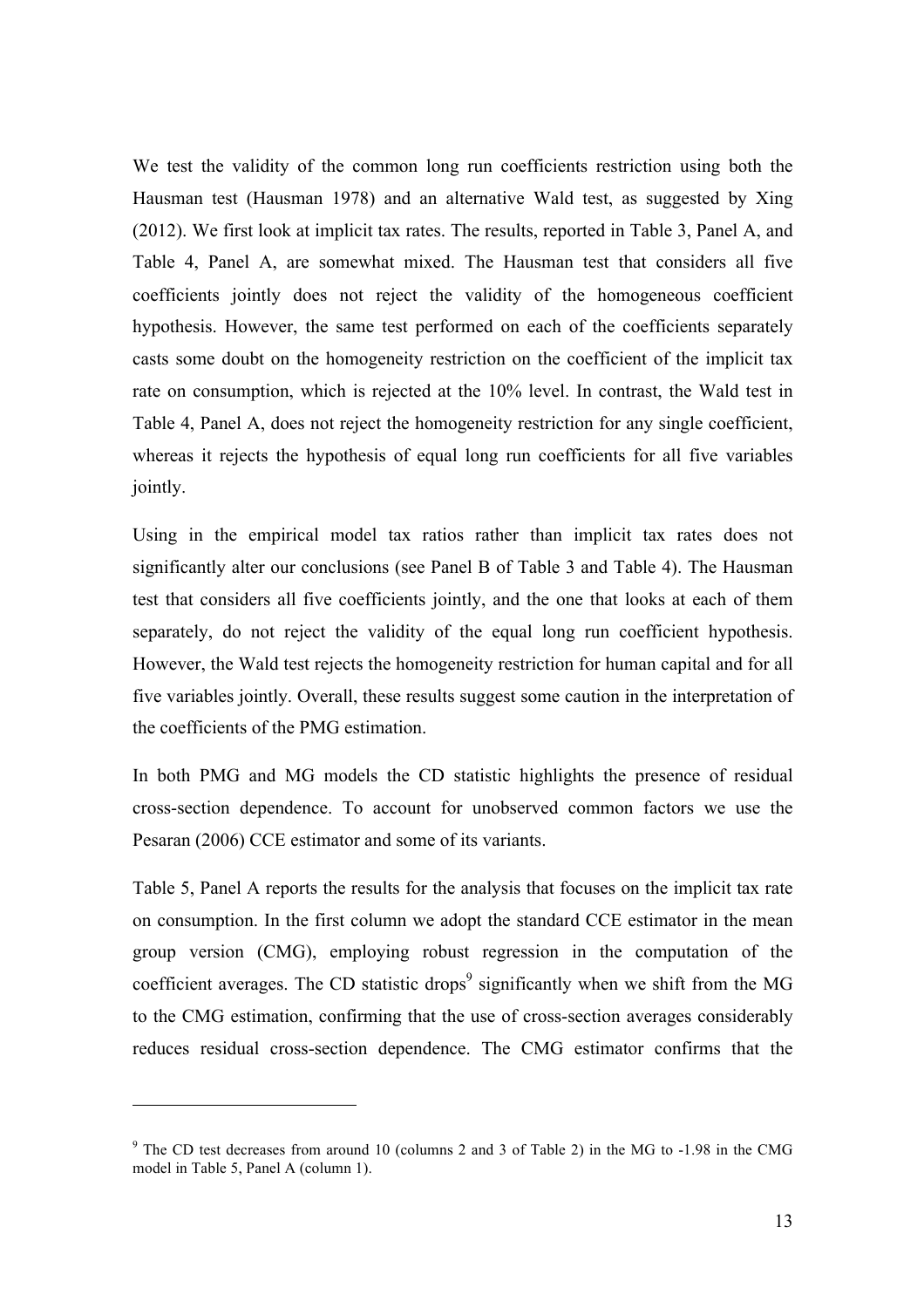implicit tax rate on consumption has no statistically significant effect on long run income per capita.

The CCE approach may be invalid in our framework as the model includes a lagged dependent variable and weakly exogenous variables as regressors. Chudik and Pesaran (2013) show that this problem can be overcome by including in the specification lags of all cross section averages of the dependent and of the control variables, as well as a sufficient number of cross-section averages of one or more additional covariates. We cannot fully implement this approach as our time series are not sufficiently long. Nonetheless, in the spirit of Eberhardt and Presbitero (2013), we run some robustness checks by adding lags of the cross-section average of the dependent variable and by including in the model cross-section averages and lags of additional covariates outside the benchmark model. We experiment with proxies of trade-openness and of public expenditure. These variables only enter the empirical model in the form of their cross-section averages with the aim of helping to identify the unobserved common factors, which represent global shocks and local spillover effects. The results are reported in columns 2 through 9. In no specification the implicit tax rate on consumption is significant.

These results highlight the relevance of observable and unobservable heterogeneity in the empirical investigation of the nexus between implicit tax rates and long run growth. The PMG estimation results suggest that a revenue neutral tax shift towards consumption taxation may be associated with a higher steady-state level of income per capita. However, this effect is not robust to account for heterogeneity in the slopes of long run coefficient and in the responses to unobservable common shocks.

Table 5, Panel B replicates the analysis performed in Panel A using the labour tax ratio rather than the implicit tax rate on consumption as an indicator of tax structure. Because in the MG regression with tax ratios only the one on labour was significant, we focus on this variable in the analysis that accounts for cross-sectional dependence. We find some evidence that the negative impact of the labour tax ratio is robust for controlling for cross-sectional dependence.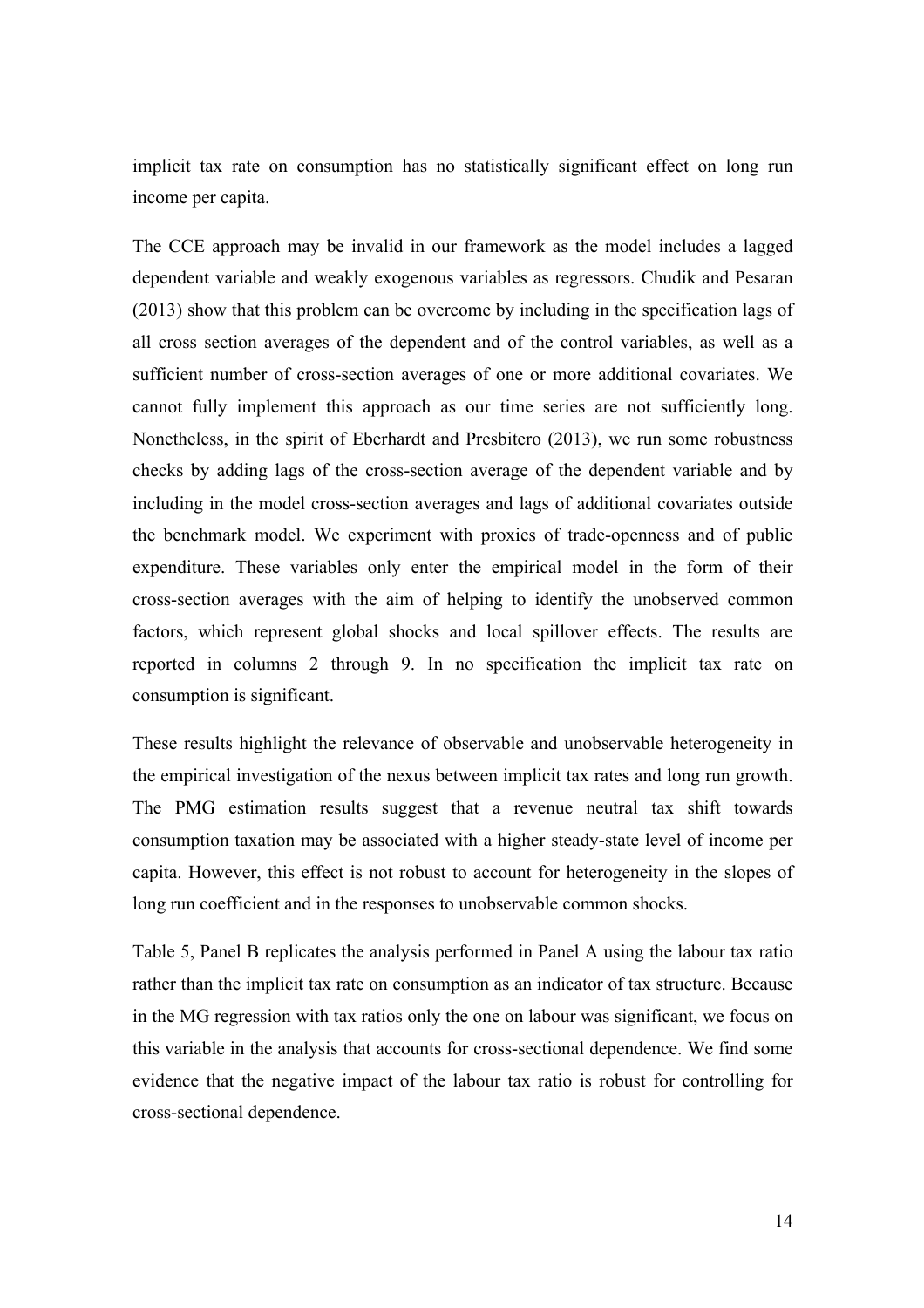Thus, the conclusion one can draw about the relationship between tax structure and long run per capita GDP seems to hinge critically on the definition of the tax structure one adopts. To further investigate this point, we resort to the decomposition we described at the outset of the paper and introduce it formally. The labour tax ratio can be written as

follows:  $TR_i = ITR_i \frac{W}{GDP} \frac{GDP}{T}$ , where *W* indicates the total labour compensation. We thus note that a regression in which we proxy fiscal variables by the labour tax ratio and by total revenues over GDP—as we do in Table 5, Panel B—is equivalent to one in which we include the implicit tax rate on labour and control for the share of wages over GDP. The labour tax ratio could change not only because the labour tax rate changes, but also because the labour tax base changes. In Table 5, Panel C we find that there is a negative and significant relationship between the share of GDP going to wages and the log of GDP per capita, which suggests that the negative impact of the labour tax ratio on GDP may actually be driven by non-fiscal factors, i.e., changes in the tax base of labour.

We conclude that there is no clear evidence supporting the claim that tax structure, either measured by implicit tax rates or by tax ratios, is detrimental for GDP.

Although our analysis focuses on the long run, it is remarkable that in almost all specifications the short run coefficient of the implicit tax rate on consumption is positive and highly significant. This is consistent with the so-called "fiscal devaluation" hypothesis (Alworth and Arachi 2010; De Mooij and Keen 2013; Farhi et al. 2014): a value-added tax increase coupled with a uniform payroll tax reduction may replicate a nominal exchange rate devaluation that fosters exports and growth.<sup>10</sup>

# **4. Conclusions**

 $\overline{a}$ 

In recent years many international organizations, e.g., the European Commission, the International Monetary Fund, and the OECD, have strongly supported tax reforms

 $10$  The analysis based on tax ratios does not provide any clear evidence on the short run effects. The PMG estimator delivers a negative sign for both an increase in consumption and in labour taxation. The former result is in contrast with the fiscal devaluation hypothesis. However, the short run impacts are not statistically significant when we allow for heterogeneity in the long run relationship and control for crosssection dependence.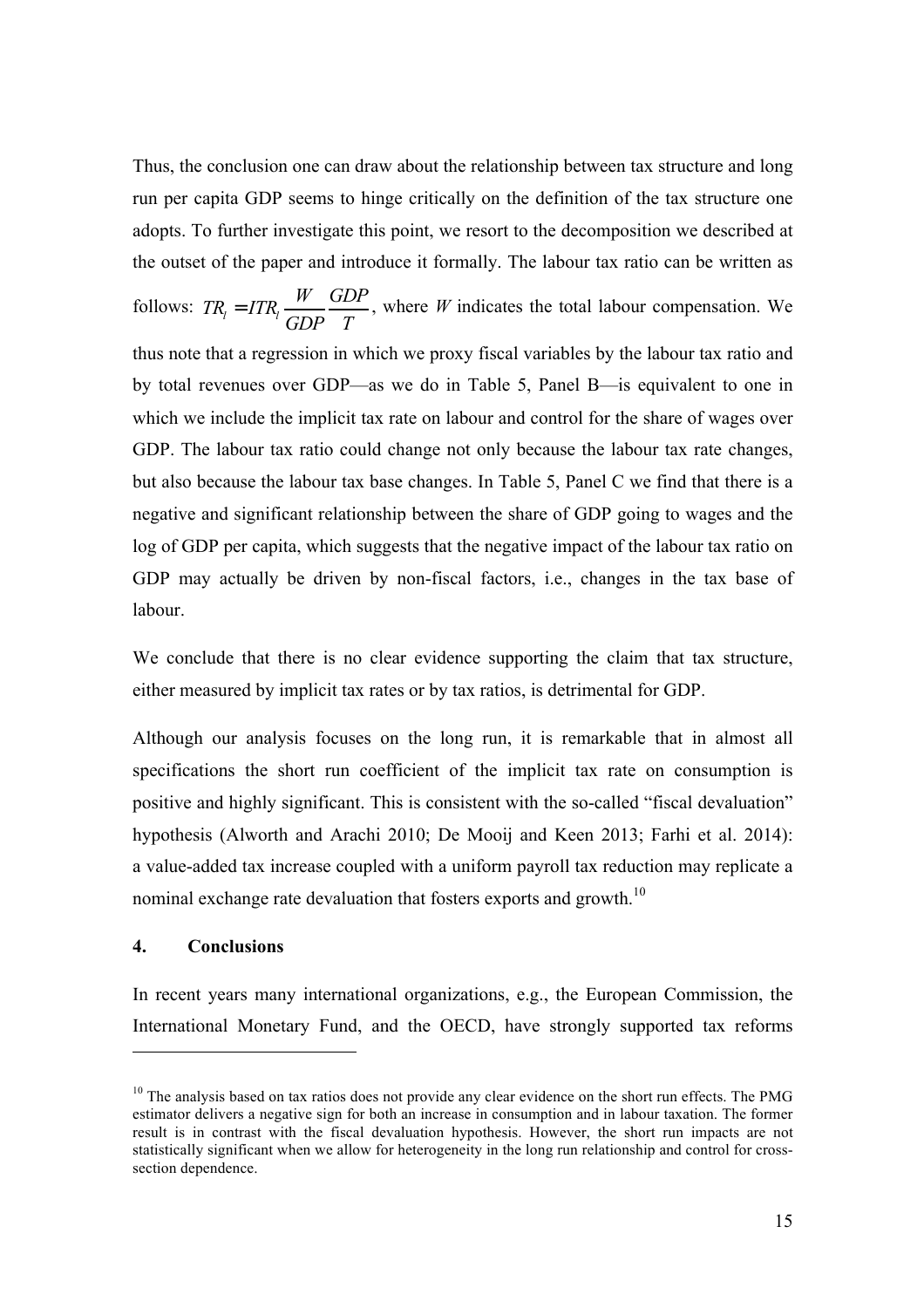aimed at shifting the tax burden away from capital and labour income to broad-based consumption taxes or to property taxes. The existing literature does not provide clear empirical evidence supporting these policy prescriptions. Several studies have reached conflicting conclusions using different datasets, methodologies, and indicators of tax structure.

When measuring tax structure with implicit tax rates, we find evidence of a positive effect of a revenue-neutral shift towards consumption taxation only by imposing the restriction that the long run coefficients are homogeneous across countries and by neglecting the distorting impact of cross-section dependence in the form of unobserved global shocks and local spillover effects. However, diagnostic tests cast some doubts on the validity of the homogeneity restriction and clearly reject cross-section independence. Once observed and unobserved heterogeneity are properly accounted for by using methods suggested by the recent panel econometric literature, we cannot detect any significant effect of the tax structure on long run income.

When we use tax ratios rather than implicit tax rates as indicators of tax structure, we find that the labour tax ratio negatively affects long run output. However, this result seems to be driven by changes in the wage share in GDP, rather than by changes in the labour tax wedge.

Even though this paper is mainly concerned with the long run relationship between taxes and income, our analysis based on the implicit tax rates provides strong evidence of a positive short run effect on income of a tax shift from labour and capital towards consumption. This evidence is in line with the prediction of the literature on fiscal devaluations.

Our analysis can be extended in a few directions. Following the most recent literature, we have estimated a growth regression by controlling for factors' accumulation. The implication is that we have tested whether tax structure has an impact on the long run GDP level via its effect on factor productivity. However, taxes may also affect GDP through their impact on investment in physical and human capital. These effects may be particularly relevant if growth is endogenous (Myles, 2009). Another limitation of the analysis is that we provide insights only regarding the central tendency of the panel. Our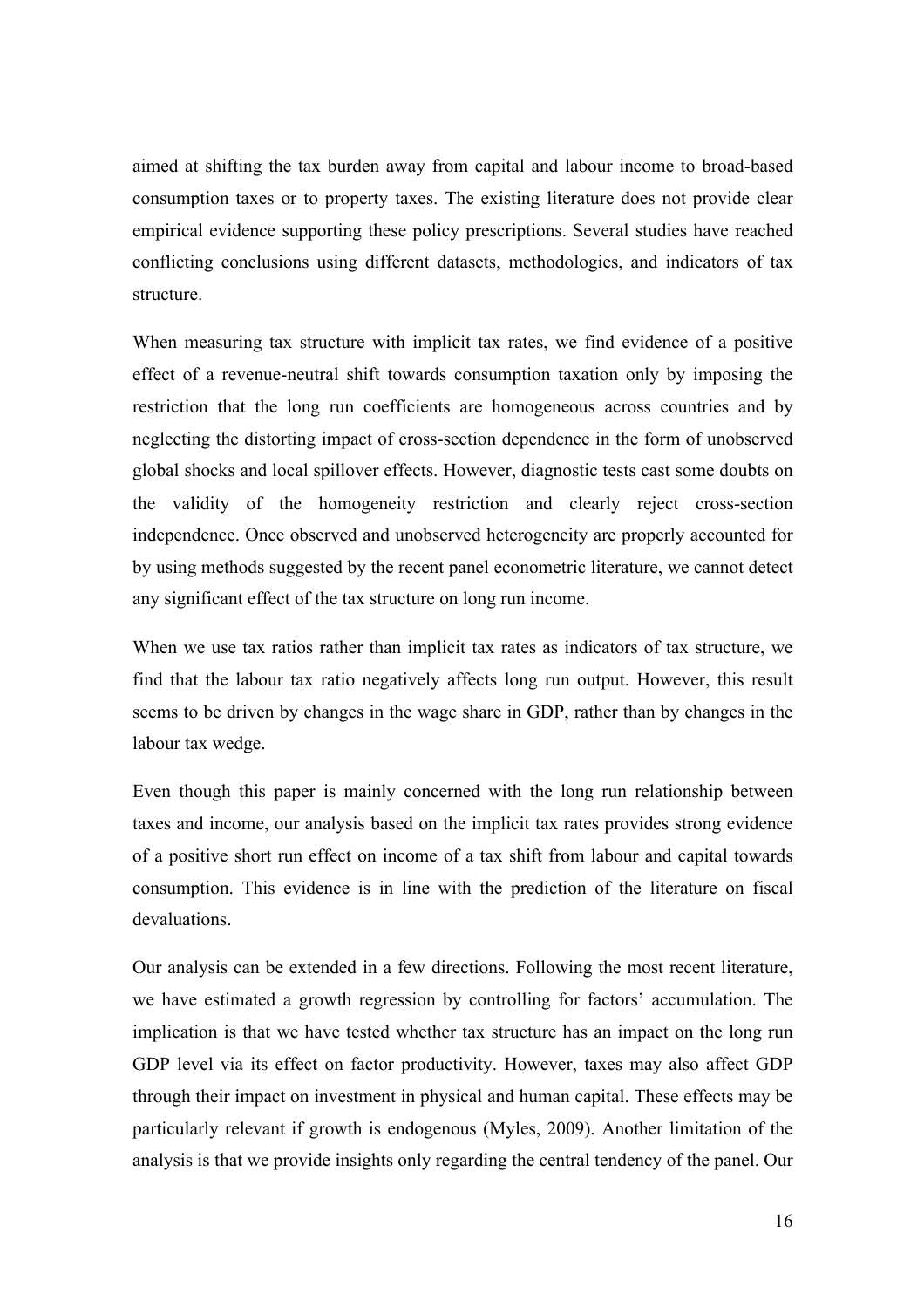approach may mask the presence of within-country nonlinearities, which are washed out when looking at average effects. As recently suggested by Jaimovich and Rebelo (2012), the effects of taxation on growth may be highly non-linear: marginal increases in tax rates have a small growth impact when tax rates are low or moderate, whereas the impact on growth may be large when tax rates are high. The empirical investigation of the link between tax structure and growth via investment in physical and human capital and the study of non-linear effects of taxes are very relevant topics for future research.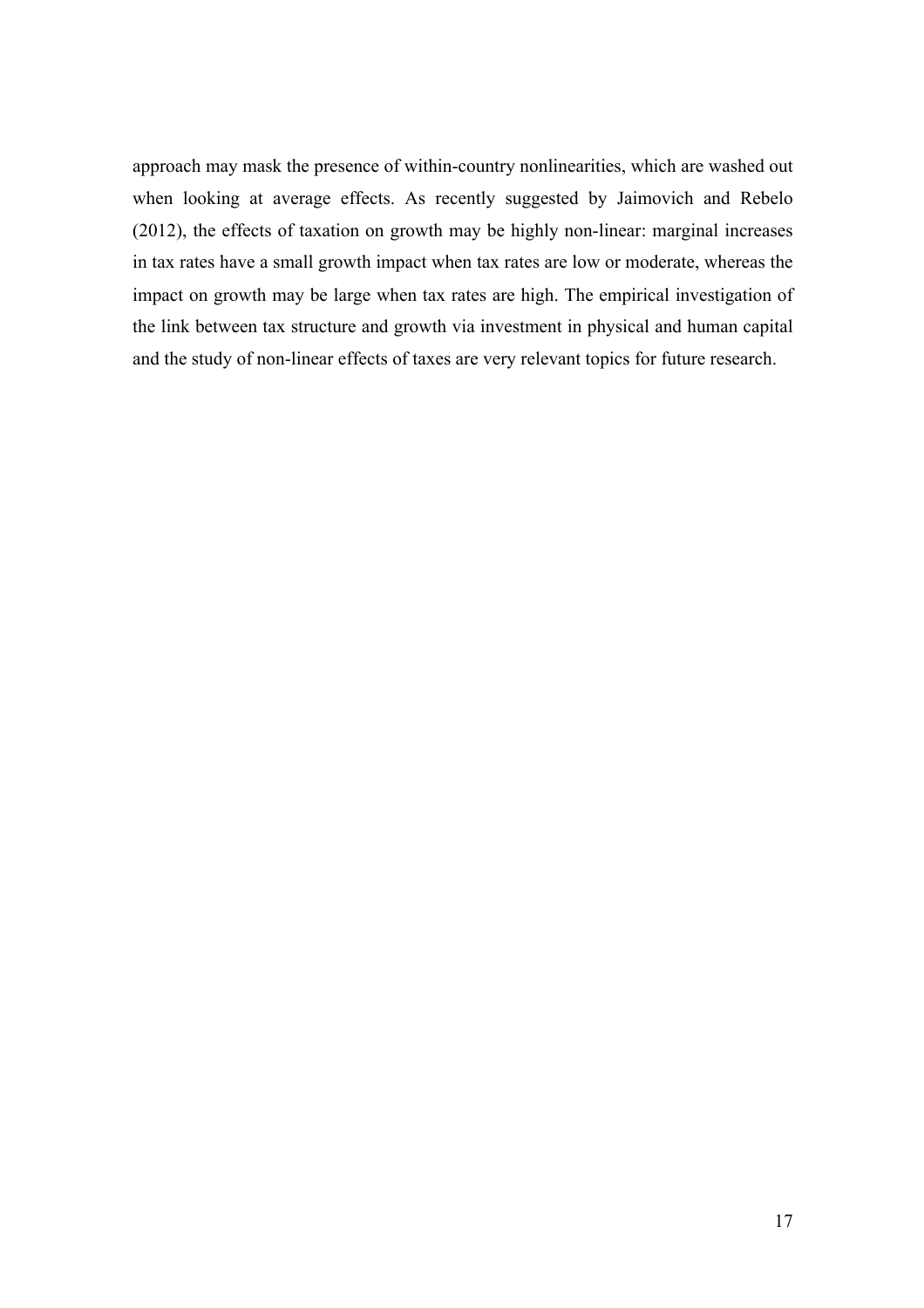### **References**

Alworth, J., & Arachi, G. (2010). Taxation policy in EMU. In M. Buti, S. Deroose, V. Gaspar & J. Nogueria Martins (eds.), *Euro-The First Decade* (pp. 557–596). Cambridge: Cambridge University Press.

Andrews, D.W.K. (2005). Cross-Section Regression with Common Shocks. *Econometrica*, 73(5), 1551–1585.

Arnold, J., Bassanini, A., & Scarpetta, S. (2011a). Solow or Lucas? Testing speed of convergence on a panel of OECD countries. *Research in Economics*, 65(2), 110–123.

Arnold, J., Brys, B., Heady, C., Johansson, A., Schwellnus, C., & Vartia, L. (2011b). Tax policy for economic recovery and growth. *The Economic Journal*, 121, F59–F80.

Bai, J. (2009). Panel Data Models with Interactive Fixed Effects. *Econometrica*, 77(4), 1229–1279.

Bleaney, M., Gemmell, N., & Kneller, R. (2001). Testing the endogenous growth model: public expenditure, taxation and growth over the long run. *Canadian Journal of Economics*, 34, 36-57.

Carey, D., & Tchilinguirian, H. (2000). Average effective tax rates on capital, labour and consumption. Economics Department Working Papers No. 258, OECD.

Chudik, A., & Pesaran, M. H. (2013). Common Correlated Effects Estimation of Heterogeneous Dynamic Panel Data Models with Weakly Exogenous Regressors. Federal Reserve Bank of Dallas Globalization and Monetary Policy Institute Working Paper No. 146.

Chudik, A., Pesaran, M. H., & Tosetti, E. (2011). Weak and Strong Cross Section Dependence and Estimation of Large Panels. *Econometrics Journal*, 14(1), C45–C90.

D'Antoni, M., & Zanardi, A. (2011). Shifting the Tax Burden from Labour Income to Consumption. *Rivista di Diritto Finanziario e Scienza delle Finanze,* 4, 493-513.

De Mooij, R., & Keen, M. (2013). "Fiscal Devaluation" and Fiscal Consolidation: The VAT in Troubled Times. In A. Alesina & F. Giavazzi (Eds.), *Fiscal Policy after the Financial Crisis* (pp.443–485). Chicago: The University of Chicago Press.

Eberhardt, M., & Presbitero, A.F. (2013). This Time They Are Different: Heterogeneity and Nonlinearity in the Relationship Between Debt and Growth. IMF Working Paper No. 248.

European Commission (2012). Employment and Social Developments in Europe 2012. Publications Office of the European Union.

European Commission (2013). Taxation Trends in the European Union. Publications Office of the European Union.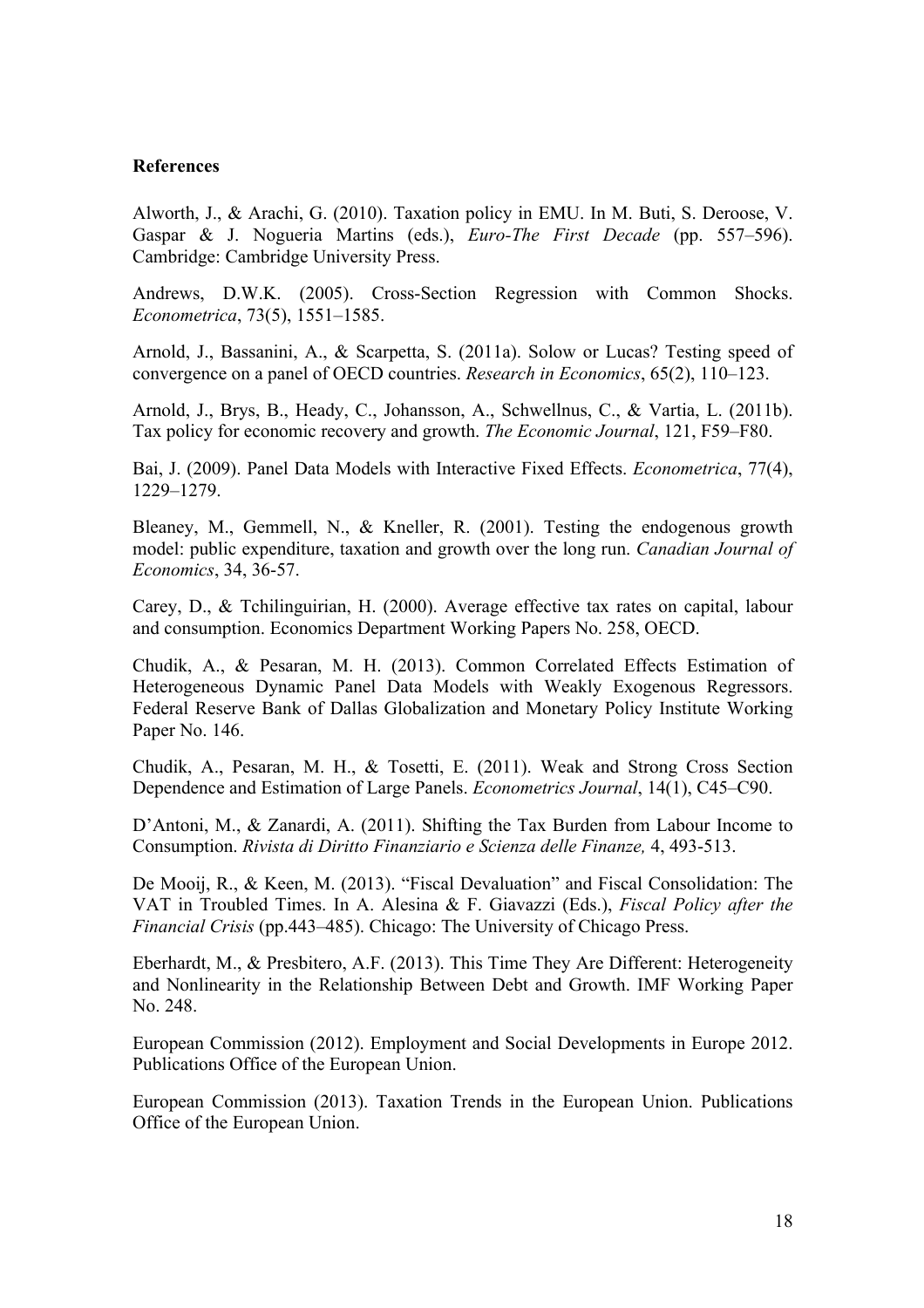Farhi, E., Gopinath, G., & Itskhoki, O. (2014). Fiscal Devaluation. *Review of Economic Studies*, 81(2), 725–760.

Gemmell, N., Kneller, R., & Sanz, I. (2013). The Growth Effects of Tax Rates in the OECD. Working Papers in Public Finance No. 2, Victoria Business School.

Hausman, J.A. (1978). Specification tests in econometrics. *Econometrica*, 46(6), 1251–1271.

Im, K., Pesaran, M. H., & Shin, Y. (2003). Testing for Unit Roots in Heterogeneous Panels. *Journal of Econometrics*, 115(1), 53–74.

Jaimovich, N., & Rebelo, S. (2012). Non-linear Effects of Taxation on Growth. National Bureau of Economic Research Working Papers No. 18473.

Kapetanios, G., Pesaran, M. H., & Yamagata, T. (2011). Panels with nonstationary Multifactor Error Structures. *Journal of Econometrics*, 160(2), 326–348.

Kneller, R., Bleaney, M.F., & Gemmell, N. (1999). Fiscal policy and growth: evidence from OECD countries. *Journal of Public Economics*, 74, 171–190.

Martinez-Mongay, C. (2000). ECFIN's Effective tax rates. Properties and comparisons with other tax indicators. European Commission Economic Paper No. 146.

Mendoza, E.G., Razin, A., & Tesar, L.L. (1994). Effective Tax Rates in Macroeconomics: Cross-Country Estimates of Tax Rates on Factor Incomes and Consumption. *Journal of Monetary Economics*, 34, 297-323.

Mendoza, E., Milesi-Ferretti, G. M., & Asea, P. (1997). On the ineffectiveness of tax policy in altering long run growth: Harberger's superneutrality conjecture. *Journal of Public Economics,* 66, 99-126.

Myles G.D. (2009) Economic Growth and the Role of Taxation-Theory, OECD Economics Department Working Papers 713, OECD Publishing.

OECD. (2008). Tax and economic growth. Economics Department Working Paper No. 620.

OECD. (2010). Going for growth 2010. OECD Publishing.

Pesaran, M. H. (2004). General Diagnostic Tests for Cross Section Dependence in Panels. Unpublished working paper.

Pesaran, M. H. (2006). Estimation and inference in large heterogeneous panels with a multifactor error structure. *Econometrica*, 74(4), 967–1012.

Pesaran, M. H., & Tosetti, E. (2011). Large Panels with Common Factors and Spatial Correlations. *Journal of Econometrics*, 161(2), 182–202.

Pesaran, M. H., Shin, Y., & Smith, R. P. (1999). Pooled Mean Group Estimation of Dynamic Heterogeneous Panels. *Journal of the American Statistical Association*, 94(446), 621-634.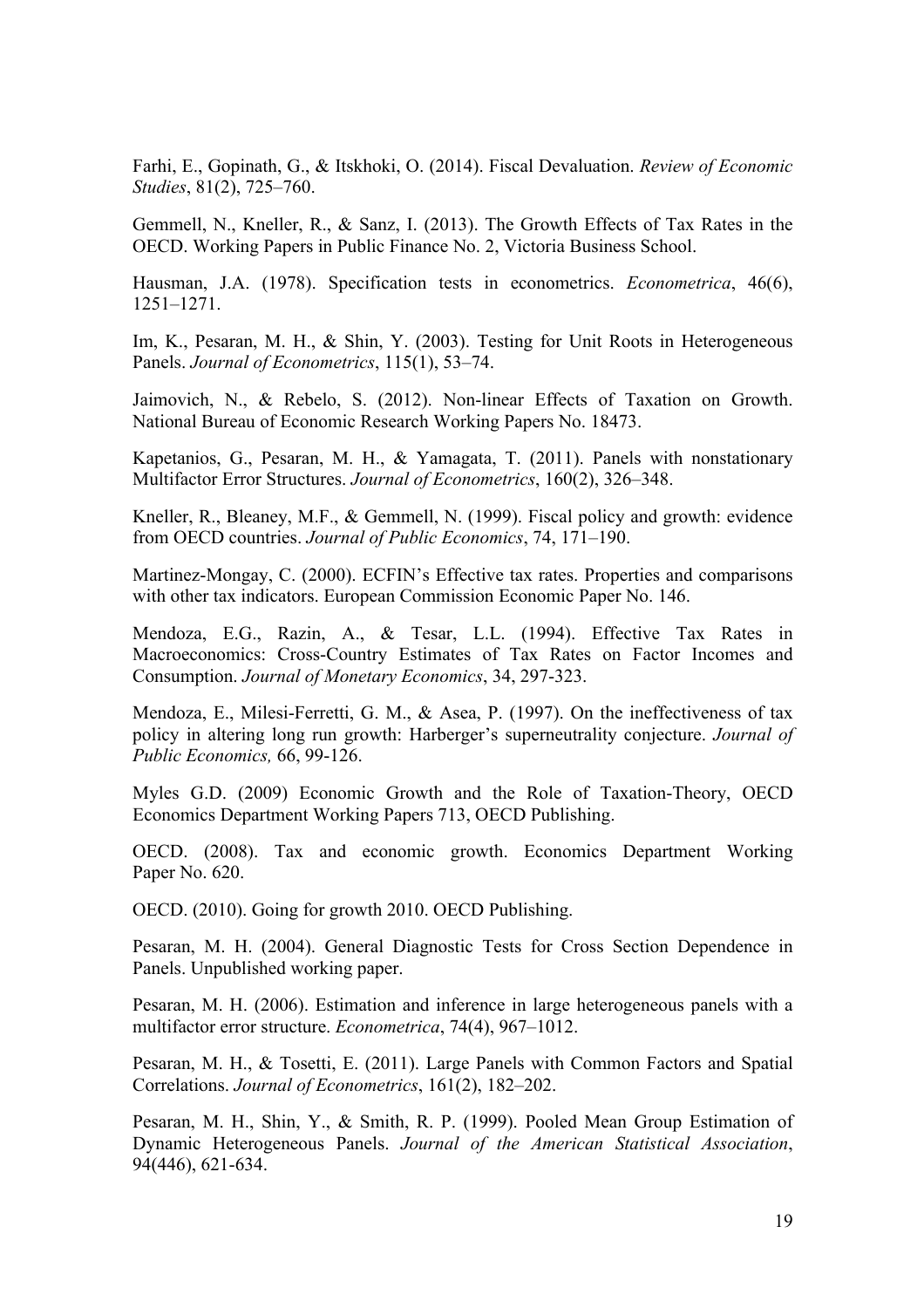Phillips, P.C.B., & Sul, D. (2003). Dynamic panel estimation and homogeneity testing under cross section dependence. *Econometrics Journal*, 6(1), 217–259.

Sonedda D. (2009). The Output Effects of Labor Income Taxes in OECD Countries. *Public Finance Review*, 37(6), 686-709.

Xing, J. (2012). Does tax structure affect economic growth? Empirical evidence from OECD countries. *Economics Letters*, 117(1), 379-382.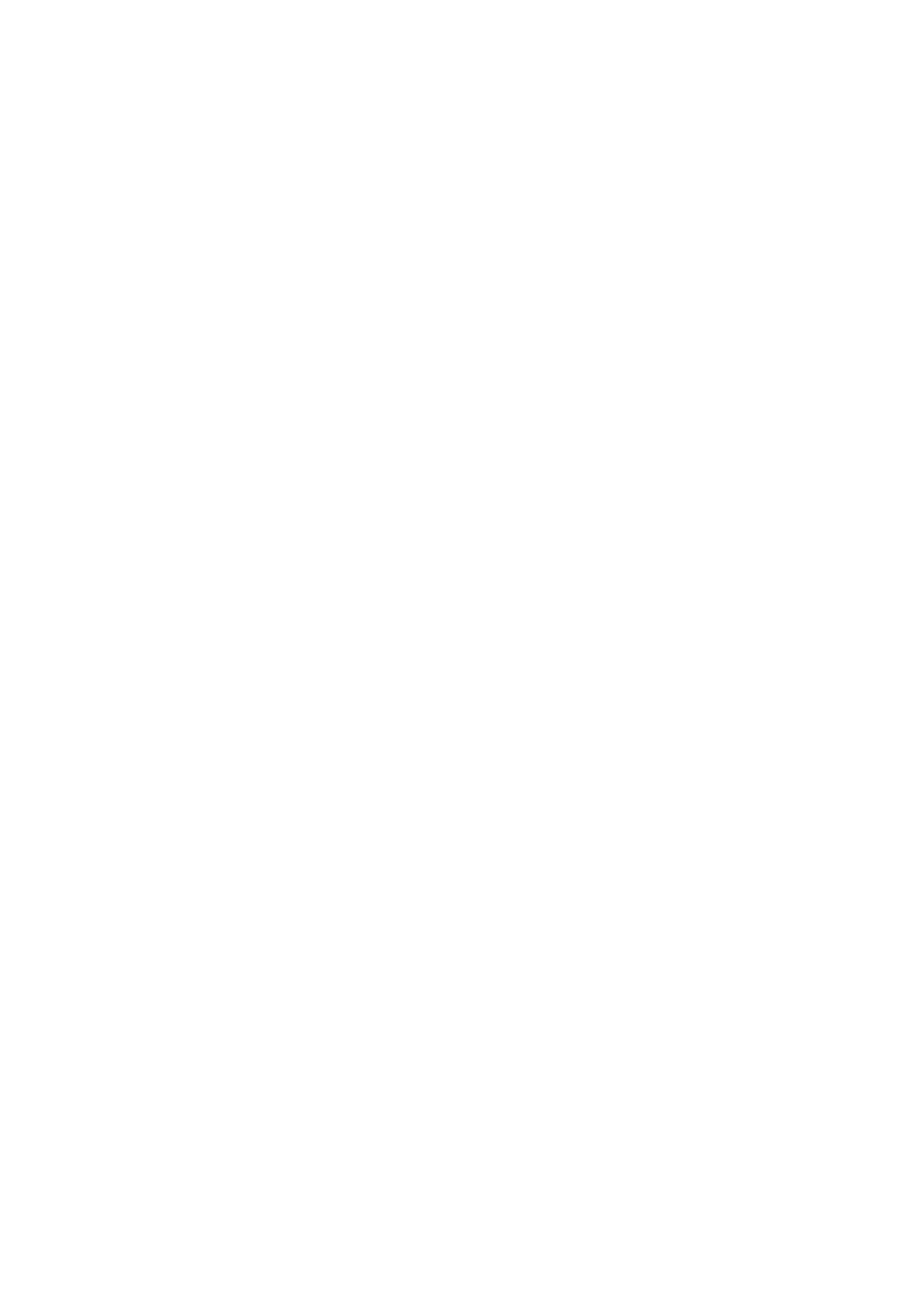- WSSS Compensation of employees (including private employers' contributions to social security and to pension funds).

The implicit tax rate on consumption  $ITR<sub>c</sub>$  is computed as:

$$
ITR_c = \frac{(5110 + 5121 + 5122 + 5123 + 5126 + 5128 + 5200)}{(CP + CG)}
$$

In order to compute implicit tax rates on labour and on capital we first calculate the implicit tax rate on total household income (*ITR*<sub>hh</sub>), the wage-bill for the self-employed (*WSE*), the share of labour income in household income ( $\alpha$ ), and, correspondingly, the share of capital income in household income  $(1# / \$$  " ):

$$
ITR_{hh} = \frac{1100}{(OSPUE + PEI + W)}
$$

$$
WSE = \frac{ES^*(W \perp 2100)}{EE}
$$

$$
\alpha = \frac{W}{OSPUE + PEI + W}
$$

If social security contributions are not deductible, the implicit tax rates on capital and labour are computed as:

$$
ITR_{i} = \frac{(ITR_{hh} \cdot (W + WSE) + 2100 + 2200 + 2300 + \alpha \cdot 2400 + 3000)}{(WSSS + WSE + 2300 + 3000)}
$$

$$
ITR_{k} = \frac{(ITR_{hh} \cdot (OSPUE + PEI - WSE) + \beta \cdot 2400 + 1200 + 4000)}{(OS - WSE - 2300 - 3000)}
$$

If social security contributions are deductible, they are equal to:

$$
ITR_{l} = \frac{(ITR_{hh} \cdot (W - 2100 + WSE - 2300 - \alpha \cdot 2400) + 2100 + 2200 + 2300 + \alpha \cdot 2400 + 3000)}{(WSSS + WSE + 2300 + 3000)}
$$

$$
ITR_{k} = \frac{(ITR_{hh} \cdot (OSPUE + PEI - WSE - \beta \cdot 2400) + \beta \cdot 2400 + 1200 + 4000)}{(OS - WSE - 2300 - 3000)}.
$$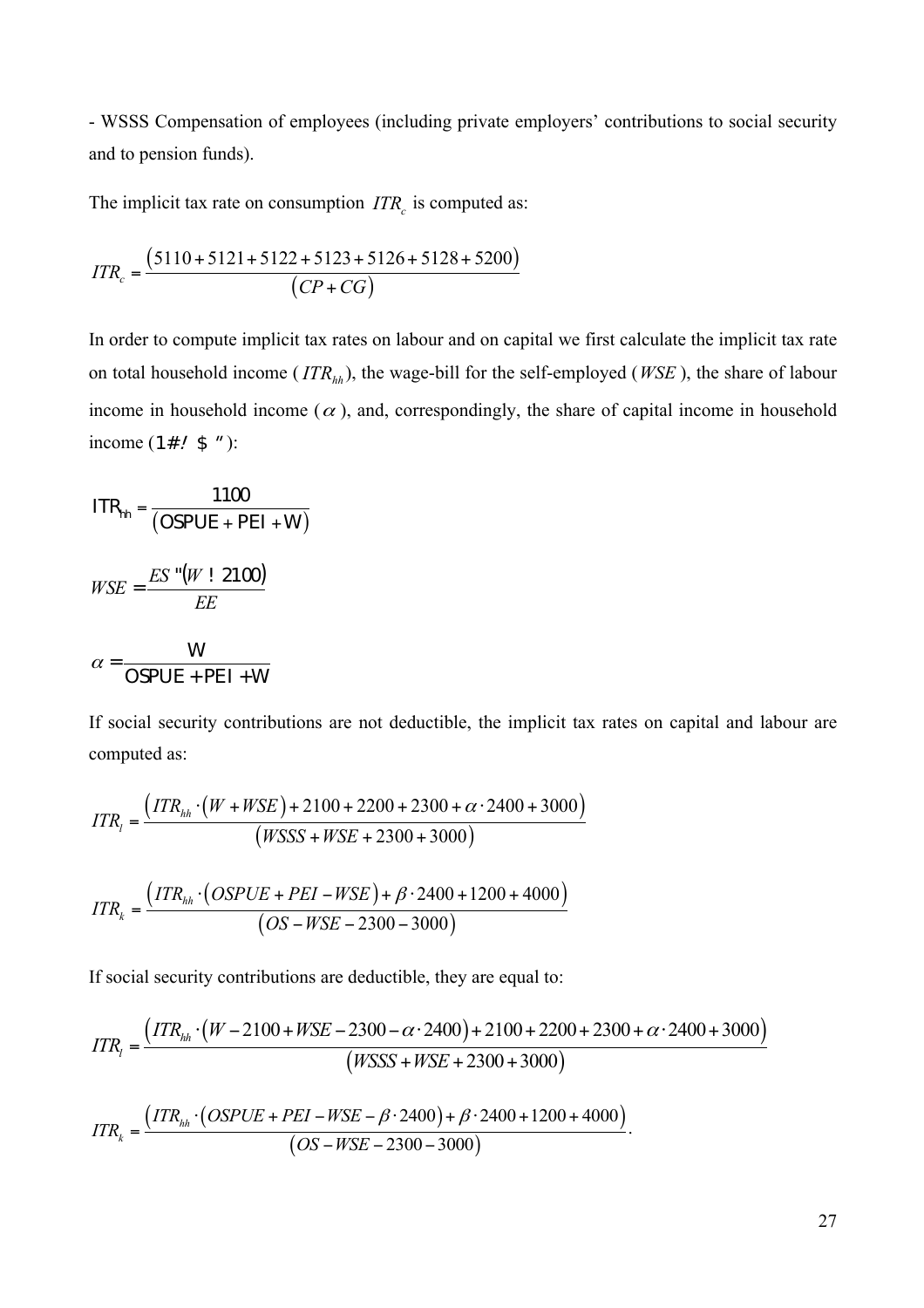For France and Italy we make some adjustments to account for peculiar taxes that the OECD classifies in the residual category "Other taxes" and that generate large revenues (i.e., Tax professionelle and IRAP). Because their tax base includes both labour and capital, we split the revenues of these taxes between labour and capital according to the share  $\alpha$  we defined before and add them to the numerator of the corresponding implicit tax rate.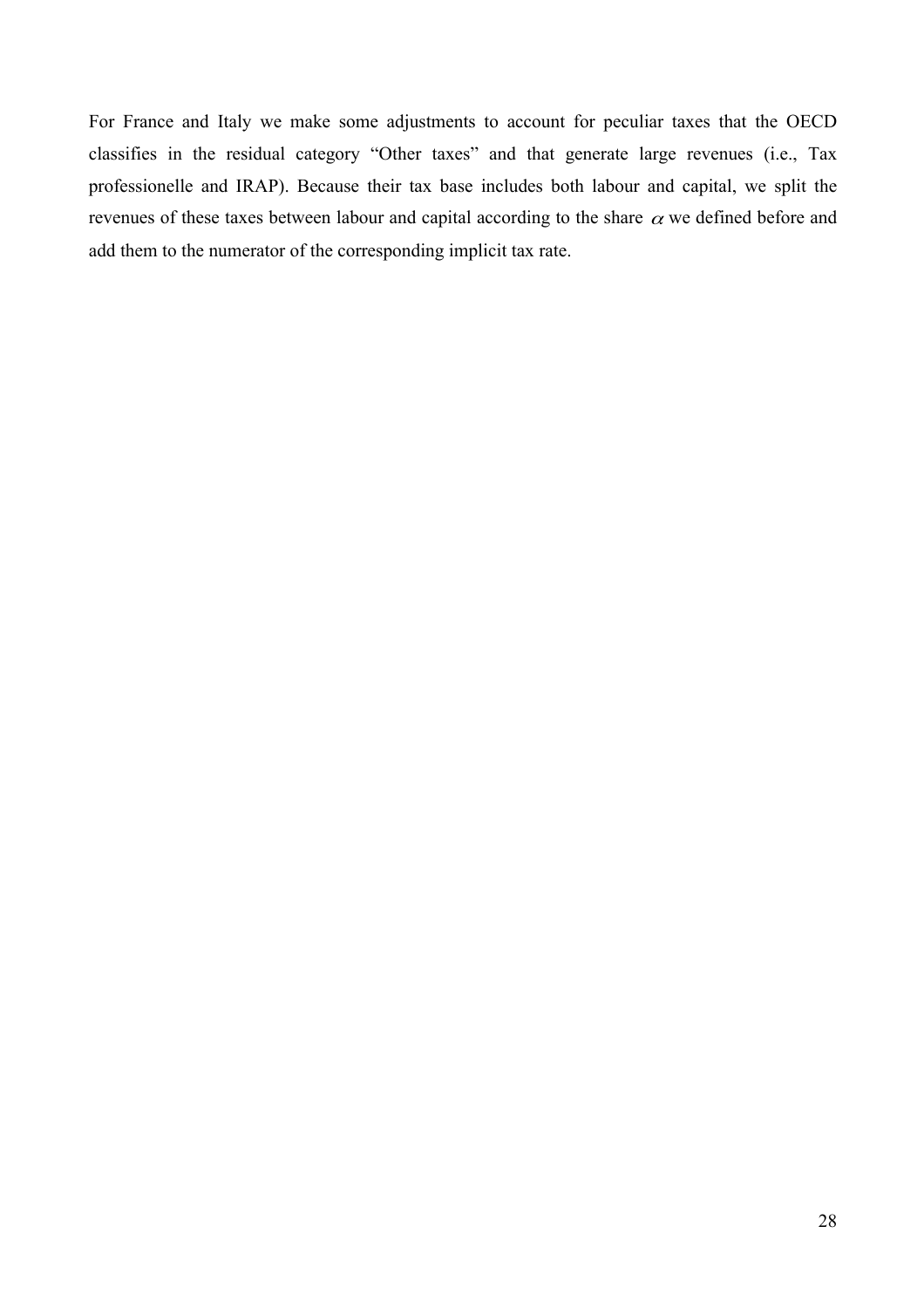# **Appendix B: Descriptive Statistics**

*Table B1: Descriptive Statistics*

| <b>Variables</b>                                  | Mean   | Std. Dev. | Min      | <b>Max</b> |
|---------------------------------------------------|--------|-----------|----------|------------|
| <b>GDP</b> per capita $(y_{it})$                  | 3.587  | 0.294     | 2.548    | 4.308      |
| <b>Fixed Investments</b> $(s_{ii})$               | 3.091  | 0.173     | 2.646    | 3.614      |
| Human Capital $(h_{ii})$                          | 2.345  | 0.175     | 1.739    | 2.598      |
| <b>Population Growth</b> $(n_{ii})$               | 0.740  | 0.616     | $-0.981$ | 4.729      |
| Tax Revenue/GDP $(T_n)$                           | 0.354  | 0.079     | 0.159    | 0.523      |
| Implicit tax rate on consumption $(ITRC_{it})$    | 0.135  | 0.042     | 0.050    | 0.232      |
| <b>Implicit tax rate on labour</b> $(ITRI_{ii})$  | 0.290  | 0.092     | 0.094    | 0.503      |
| <b>Implicit tax rate on capital</b> $(ITRk_{ii})$ | 0.507  | 0.216     | 0.076    | 1.615      |
| Consumption tax ratio $(TRc_{ii})$                | 0.287  | 0.067     | 0.123    | 0.500      |
| Labour tax ratio $(TRl_{ii})$                     | 0.485  | 0.068     | 0.260    | 0.645      |
| Capital tax ratio $(\text{TRk}_{ii})$             | 0.209  | 0.078     | 0.074    | 0.402      |
| <i>Trade Share</i> $(TS_n)$                       | 0.031  | 0.030     | 0.001    | 0.216      |
| <b>Public Expenditure</b> $(G_{ii})$              | 19.116 | 3.839     | 9.006    | 28.987     |

Notes: GDP per capita is the log of GDP in country *i* and at time *t* calculated as the ratio between GDP at constant prices and constant PPPs (in millions of US dollars) and the size of the working-age population (in thousands); fixed investment is the total gross fixed capital formation as a percentage of GDP; human capital is measured by the average years of schooling of the working-age population; population growth is the annual growth rate of the working-age population; tax revenue/GDP is the total tax revenue as percentage of GDP; implicit tax rates (*ITR*) ratios between the revenue derived from a particular type of tax and total tax revenue; trade share is the ratio between the sum of exports and imports and GDP; public expenditure is the ratio between general government final consumption and GDP. Non fiscal data come from OECD National Accounts, OECD Factbook (Economic,<br>Environmental and Social Statistics), OECD Statistical Population, O Revenue Statistics; tax data come from OECD National Accounts, OECD Labour Force Statistics, and OECD Revenue Statistics. The 15 countries included in the panel<br>data set are: Australia, Austria, Belgium, Canada, Finland, F The observation period is 1965-2011.